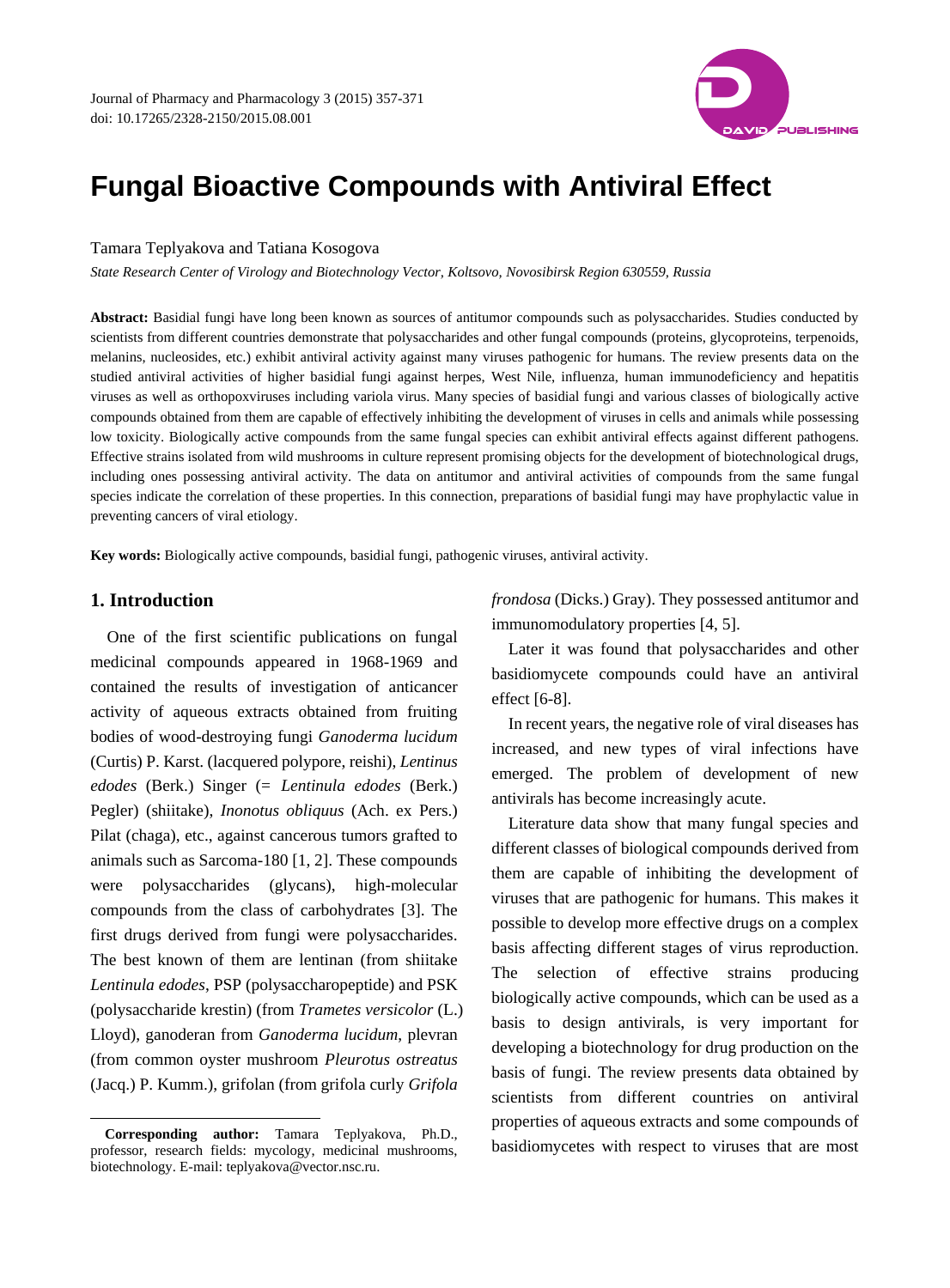pathogenic for humans.

## **2. Biologically Active Compounds of Basidial Fungi and Their Efficacies against Some Viruses Pathogenic for Humans**

#### *2.1 Herpesvirus*

Herpesvirus infections are spread worldwide. HSV-2 (herpes simplex virus type 2) most frequently causes genital herpetic infection [9, 10].

Genital herpes incidence in different countries reaches the level of 80-200 cases per 100 thousand of population [11].

HSV-2 is especially dangerous for immunodeficient patients as it causes generalized herpetic infection with extensive lesions of internal organs, often with fatal outcome. A number of antivirals are used to treat herpesvirus infections, acyclovir (zovirax, virolex), a synthetic analogue of deoxy-guanidine, being most frequently used. It can block viral DNA polymerase and viral DNA synthesis after phosphorylation [12]. Its widespread use has led to the emergence of drug-resistant strains of herpesvirus. Toxicity of acyclovir also imposes restrictions on its use in patients with impaired renal function. Other chemicals (idoxuridine, foscarnet, tromantadine), interferons and their inducers as well as drugs of vegetable origin, for example, panavir are also used in medical practice for therapy of herpesvirus infections [13]. However, these tools are not effective in controlling herpesvirus infection [11], therefore, the research and development of new antivirals against HSV-1 and HSV-2 are very urgent.

The study of the composition of the aqueous and methanol extracts of lacquered polypore, Ganoderma lucidum, which significantly inhibited the cytopathic effect of herpes simplex virus, shows that their main components are polysaccharides (40.6 %) and protein (7.8 %) associated with them [14, 15]. It was found that glycoprotein extracted from mycelium of *G. lucidum* inhibited the cytopathic action of HSV-1 and HSV-2 without any noticeable cytotoxic effect even at a significant concentration of fungal glycoprotein [16].

It was found that *Lentinus edodes* (shiitake mushroom) extract at the concentration of 0.3 mg/mL completely inhibited the release of virions of herpes simplex virus type 1 from Vero cells with infectious virus titer of  $2.0 \times 10^4$  PFU/ml [17]. Electron microscopy demonstrated the presence of nucleocapsids outside the nucleus in both control and infected cells treated with the mushroom extract. The authors suggest that the active ingredients of the extract of the fungus Lentinus edodes affect the virus itself or the cellular mechanisms associated with viral replication, which leads to the formation of defective viral particles.

It has been found that sulfated polysaccharides are good candidates for the search of new drugs to treat herpetic infections. The chemically MI-S (modified polysaccharide) extracted from mycelium of Agaricus brasiliensis (= Agaricus blazei Murill) exhibited a promising inhibitory activity against HSV-1 (KOS and 29R (acyclovir-resistant) strains) and HSV-2 strain 333 with a selectivity index  $(SI = D/IC50)$  higher than 439, 208, 562, respectively. It is noted that MI-S had no virucidal effects, but inhibited the attachment and penetration of HSV-1 and HSV-2 into cells and reduced the expression of HSV-1 proteins ICP27, UL42, gB and gD. The modified polysaccharide MI-S showed synergistic antiviral effect with acyclovir. These results indicate that MI-S can implement several mechanisms of antiherpetic action [18].

A nucleoside was isolated from the culture medium of the fungus *Macrocystidia cucumis* (Pers.) Joss after fungal culture reached the stationary phase of growth. The isolated purine nucleoside showed efficacy against HSV-1 [19].

A large group of fungal biologically active substances are polypeptides, including ones possessing antiviral activity. From an aqueous extract of the fungus *Rozites caperatus* (Pers.) P. Karst. (= *Cortinarius caperatus* (Pers.) Fr.), Frank pirano isolated a new protein-based antiviral drug hindering the processes of replication of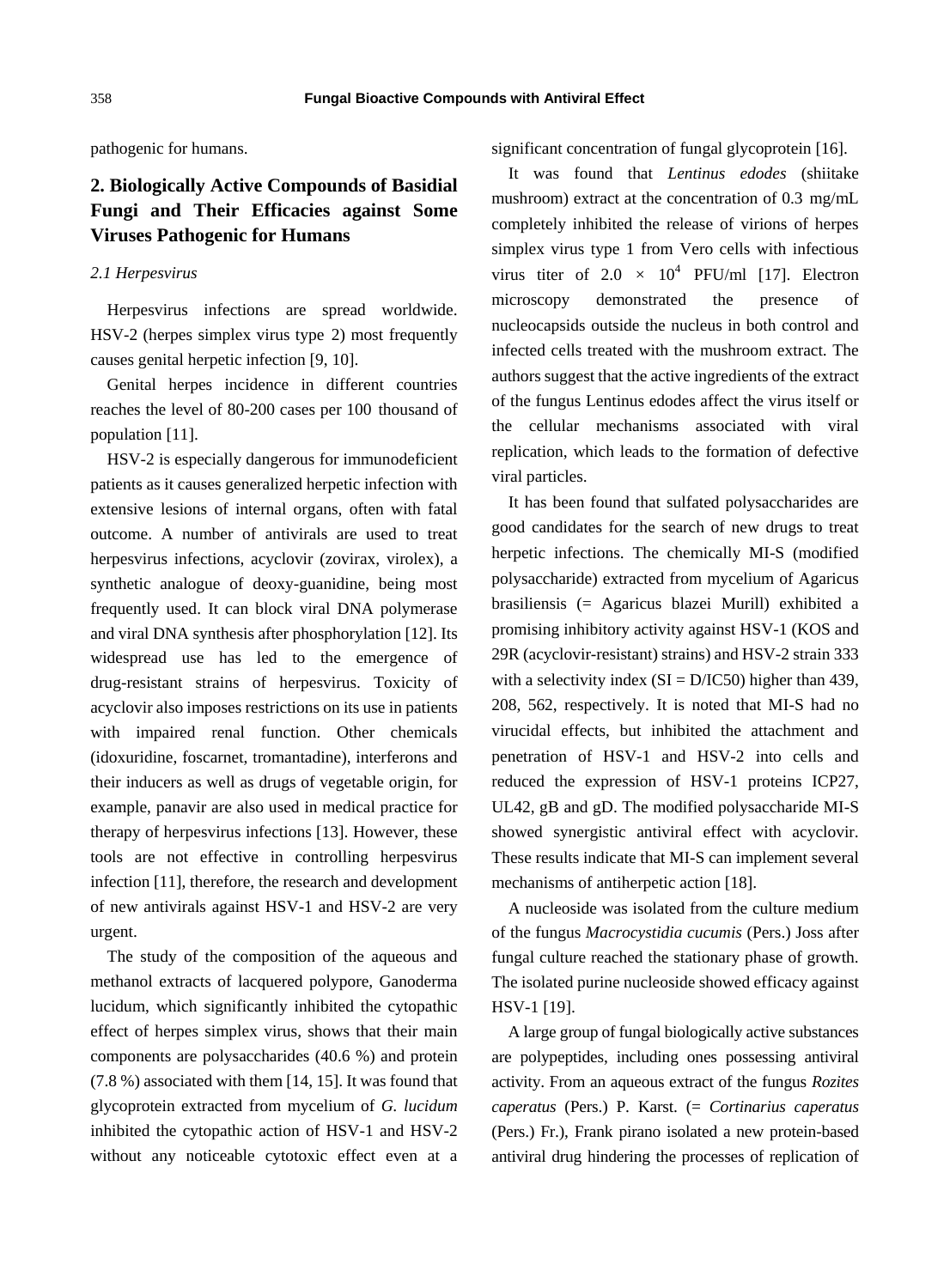HSV-1 and HSV-2, cytomegaloviruses, respiratory sincytial virus and influenza virus type A [20]. Antiviral protein RC28 with antiherpetic activity was derived from the extract of R. caperatus and precipitated with acetone followed by gel filtration and ion-exchange chromatography. RC28 drug inhibits the replication of HSV-1 in vitro at the concentration of 0.078 mg/mL (IC50) and the therapeutic index (selectivity index) higher than 32. The full-length peptide chain of the antiviral protein from RC28 R. caperatus has 235 amino acid residues, and it does not belong to any known protein family [21].

An agent inhibiting the HSV-1 replication was isolated from the extract of fruiting body of maitake mushroom *Grifola frondosa* (Dicks.) Gray. The mass spectrometry method was employed to characterize the chemical composition of the protein, and this peptide was found to consist of 11 amino acids [22].

Protein fractions obtained from biomass of the deep culture of the basidiomycete *Daedaleopsis confragosa* inhibited herpes simplex virus type 2 (IC50 = 0.03-0.06 mg/mL) [23].

Extracts of 10 from 121 species of basidial fungi tested in France for the presence of antiviral activity proved to be active against herpes simplex virus. Extracts of the following species were active against HSV-1: *Trametes gibbosa* (Pers.) Fr. (1.0-2.25 mg/mL); *Tricholoma virgatum* (Fr.) *P. Kumm.* (1.0 mg/mL); *Tricholoma portentosum* (Fr.) Quél. (0.75-2.25 mg/mL); *Cortinarius orellanoides* Rob. Henry (= *Cortinarius rubellus* Cooke) (1.5-3.0 mg/mL); *Cortinarius sanguineus* (Wulfen) Fr. (0.5-1.75 mg/mL); *Lactarius torminosus* (Schaeff.) Gray (1.25-4.5 mg/mL). HSV-2 activity was suppressed by *Trametes gibbosa* (1.0-2.5 mg/mL); *Tricholoma virgatum* (1.0-2.5 mg/mL), *T. portentosum* (0.5-2.25 mg/mL); *T. acerbum* (Bull.) Vent. (0.5-2.0 mg/mL); *Collybia maculata* (Alb. and Schwein.) *P. Kumm.* (= *Rhodocollybia maculata* (Alb. and Schwein.) Singer) (0.25-2.0 mg/mL); *Rozites caperatus* (0.25-2.25 mg/mL); *Cortinarius sanguineus* (1.75-3.0

mg/mL); *Hypholoma fasciculare* (Huds.) *P. Kumm.* (1.0-2.5 mg/mL); *H. sublateritium* (Schaeff.) Quél. (= H. lateritium (Schaeff.) *P. Kumm.*) (0.25-2.0 mg/mL); *Lactarius torminosus* (1.25 mg/mL) [24].

Belarusian scientists present data on carotenoids isolated from sulfur-yellow *Laetiporus sulphureus*  possessing activity against HSV-1 [25, 26].

Aqueous extracts and polysaccharides of fungi of the genus Pleurotus (*P. ostreatus* and *P. pulmonarius*) were active against HSV-2. It was found that the antiviral effect of the total fungal polysaccharide fractions was higher than that of the original aqueous extracts. Antiviral activity of aqueous extracts of fungi seems to be associated with the presence of polysaccharides and to increase with their increasing concentrations in the original material or the concentration degree of the total polysaccharide fraction [27]. By the example of the tiered tooth fungus *Hericium cirrhatum*, it was confirmed that polysaccharide concentration increased antiviral activity against HSV-2. To isolate polysaccharides, basidiomycete biomass obtained by 7-day deep cultivation was homogenized in distilled water in the ratio 1:5. The mixture was kept on a water bath at  $60 \pm$ 2 °C for 2 hours followed by centrifugation at 10,000 rpm/min at room temperature for 20 min. The resulting supernatant was treated stepwise with ethanol as follows: 1 from 0 to 30%; 2-30-50%; 3-50-60%; 4-60-70%; 5-70-80% saturation. In the isolation of total polysaccharides (0-82% ethanol saturation), the supernatant was mixed with 96% ethanol in the ratio 1:5. The fraction sediment was formed at the temperature of 4  $\pm$  2 °C overnight. The resulting precipitates were separated by centrifugation at 10,000 rpm/min at room temperature for 20 min and subsequently dissolved in distilled water. The resulting solutions were stored at minus  $30 \pm 2$  °C until examined [28]. The largest yield of polysaccharides was observed in the second variant with ethanol saturation from 30% to 50% (5.05  $\pm$  0.8 mg/ml). This variant also showed the highest antiviral activity, and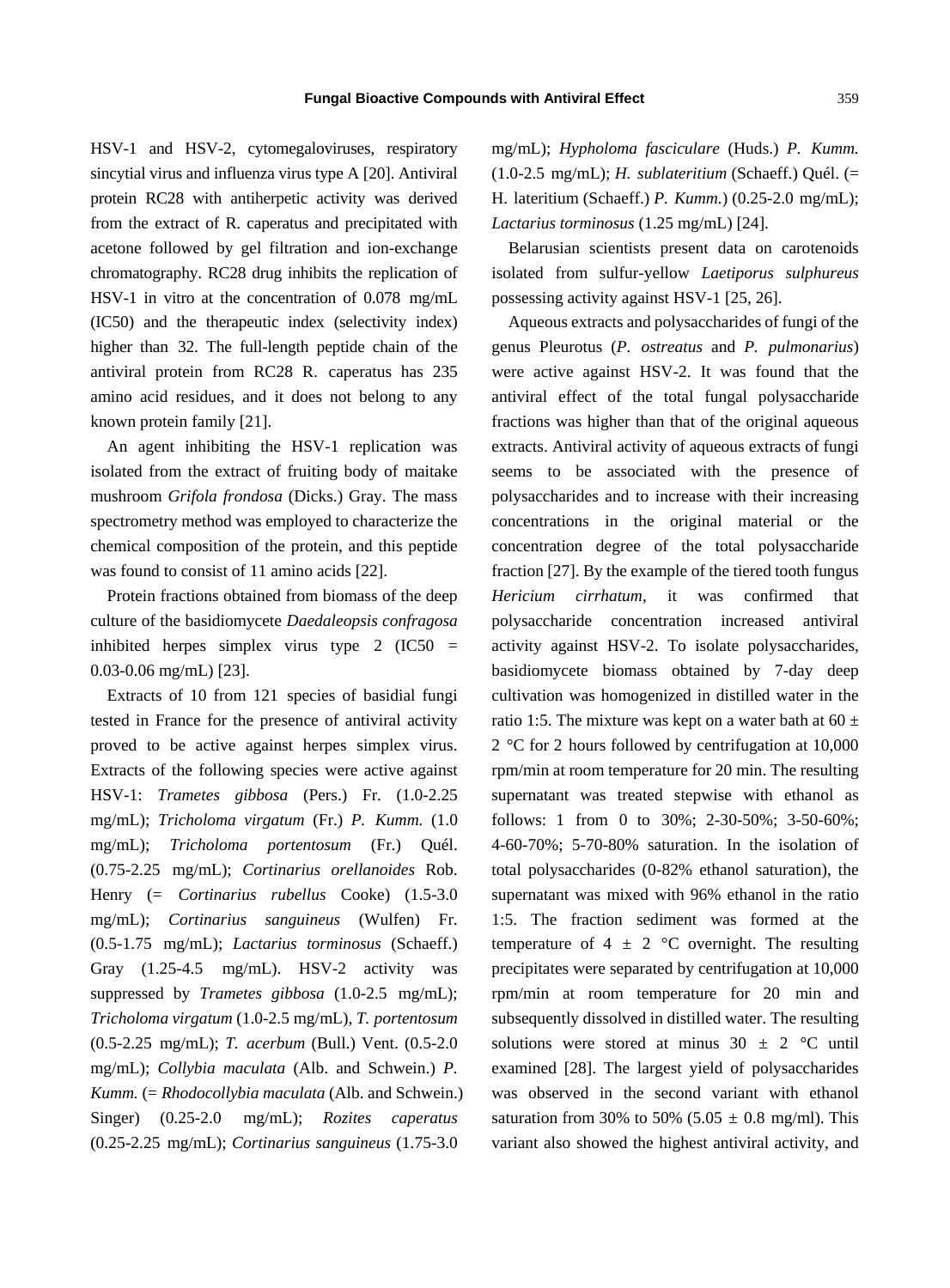its SI (selectivity index) was 148 while that of the aqueous extract was 19 and that of the total polysaccharides was 24. Thus, 30-50% ethanol saturation is promising for the extraction of polysaccharides from *H. cirrhatum* [29].

The performed screening of the total polysaccharides from 10 strains of basidiomycetes of the genera *Trametes, Pleurotus, Daedaleopsis, Ganoderma, Fomitopsis, Piptoporus* with respect to HSV-2 showed promise in deriving polysaccharides of the following fungal strains: *Trametes pubescens* С-10-01 (SI > 68.6); *T. versicolor* К-09-01 (SI > 11.3); *T. gibbosa* K-114 (SI > 74.2); *Fomitopsis pinicola* P-8  $(SI = 8.00)$ . In productivity assessment, the same strains showed a high growth factor, which is important for fungal biomass production in a fermenter [30].

It has been shown that aqueous solution of melanin from natural raw material, chaga *Inonotus obliquus* at the concentration of 0.006 mg/mL has 100% activity against HSV-2 in Vero. cell culture [31]. Melanin derived from the deep culture of *I. obliquus* fungus strain F-1244, also showed virucidal effect against HSV-2 at the concentration of  $IC_{50} = 0.005$  mg/mL (SI  $= 878$ ), which confirms that melanin production with biotechnological method is promising. It was found that by adding copper ions in the nutrient medium it's possible to induce melanin synthesis in *I. obliquus* F-1244 culture, which can significantly (by 5 times) increase the yield of melanins. However, it turned out that melanins obtained in the presence of copper ions were less active  $IC_{50} = 0.06$  mg/mL (IS = 38) against herpes simplex virus type 2. We can assume that the addition of copper, stimulating the functioning of laccase, shifts the dynamic equilibrium point in the work of the enzyme complex, which results in certain changes in the final structure of melanins. Thus, the observed decrease in melanin activity might be the result of modification of their structure, which, in turn, is caused by hyperstimulation of laccase enzyme with copper ions [32].

The protective activity of fungal aqueous extracts

was determined using the intraperitoneal route of administration 24 hours before infecting animals with HSV-2. By administering aqueous extracts of fungal species *L. edodes* and *P. ostreatus* at the dose of 0.4 mg of dry matter per mouse a day before infecting animals with one  $LD_{50}$  (the virus lethal dose causing the death of 50% of animals) of HSV-2, 100% and 90% survival of animals was detected by administering extracts of fungal species *I. obliquus* and *Hydnellum compactum* (Pers.) P. Karst. at the doses of 2 and 0.55 mg of dry matter per mouse, respectively [33].

Experiments on outbred albino mice revealed that an aqueous extract of natural chaga and melanin derived from it at intraperitoneal administration to mice one day before challenge with herpes simplex virus type 2 protected 90 and 88% of animals from infection, respectively [34].

## *2.2 West Nile Virus*

West Nile virus is a typical representative of the family Flaviviridae. The genus *Flavivirus* includes 53 viral species and most of them cause severe diseases in domestic animals and humans. The most significant infectious diseases from medical point of view are associated with dengue viruses, Japanese encephalitis, tick-borne encephalitis, West Nile and yellow fever viruses.

As shown in experiments with West Nile virus, α-glucans isolated from *L. edodes*, can increase the resistance of animals (mice) to pathogens [35].

Extracts and total polysaccharide fractions obtained from aqueous extracts of fungi belonging to the genera *Ganoderma, Lentinus, Pleurotus, Daedaleopsis, Trametes, Laetiporus, Inonotus* fully suppressed infectious activity of not less than  $1,000$  TCID<sub>50</sub> of West Nile virus [27, 36].

## *2.3 Influenza Virus*

Influenza virus is the most famous and common of more than one hundred viruses that cause infectious diseases of the upper respiratory tract. Influenza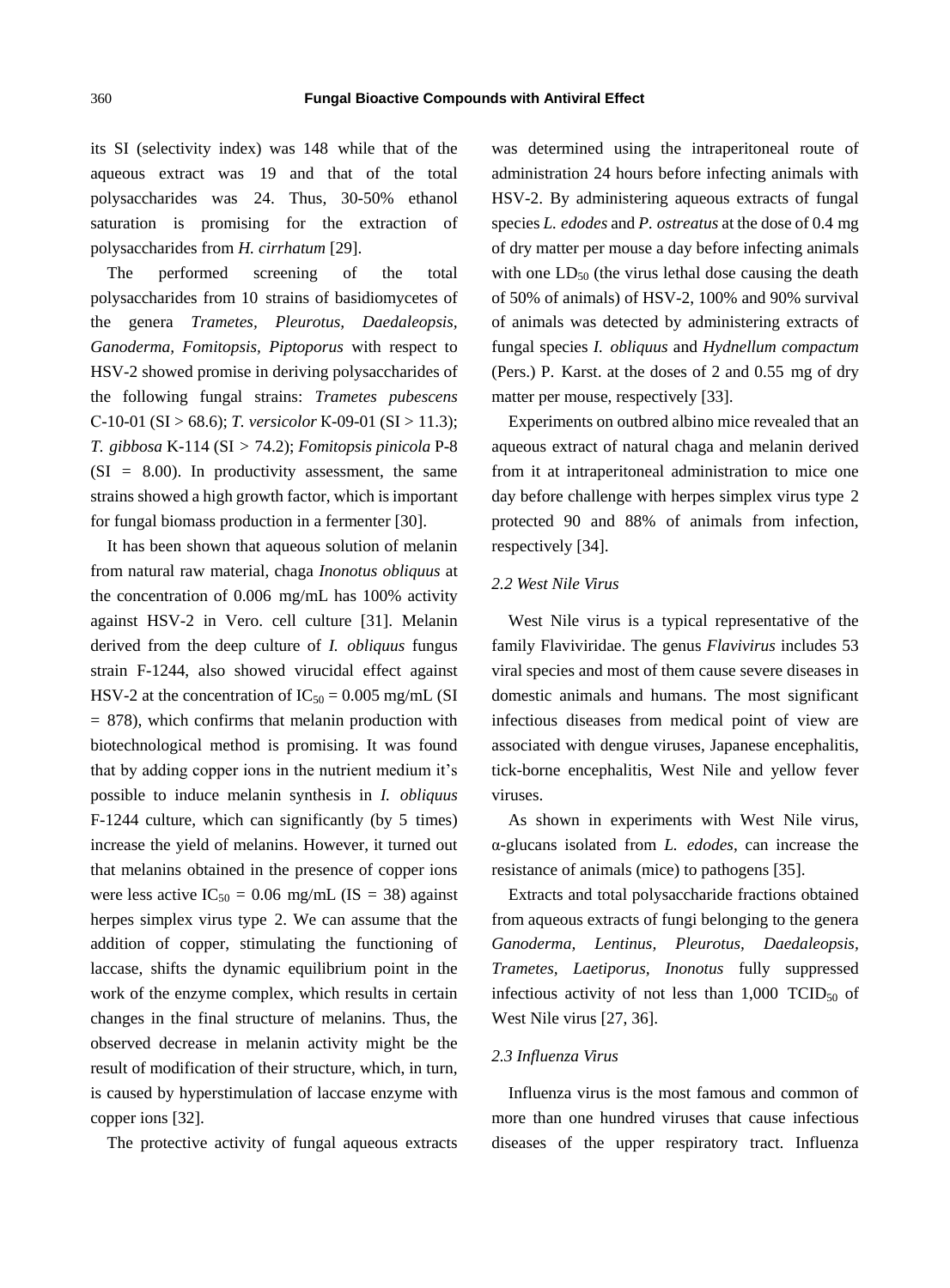epidemics annually cause 3.5 million cases of severe illness and 300-500 thousand deaths in the world [37].

New epidemic strains of influenza a virus emerge every 1-2 years as a result of point mutations in two surface glycoproteins—HA (hemagglutinin) and NA (neuraminidase). Influenza virus can circumvent the protective mechanisms of human immune system, and therefore, long-term immunity against influenza is not formed. Influenza pandemics causing huge population mortality can cover entire continents [38]. The search for new effective preventive and therapeutic drugs against influenza is one of priority tasks of public health.

Fungal compounds producing an inhibitory effect on influenza virus are known. A substance of protein nature preventing the replication of influenza virus type A was isolated from an aqueous extract of *Rozites caperatus* fungus [20].

The analysis of antiviral activity of the extract of *Ganoderma pfeifferi* against influenza virus type A and HSV-1 revealed that the major antiviral component of the extract were triterpenoids: ganodermadiol, lucidodiol and aplanoxin acid G [39-41].

Hispidin and hispolon, substances having isoprenoid nature and found in the ethanol extract of *Inonotus hispidus* fungus (Bull.) P. Karst., showed antiviral activity against influenza virus type A and type B. Both extracts of fruiting bodies and fungal mycelium exhibited antiviral activity [42, 43].

Animal studies have shown that α-glucan isolated from *L. edodes* can increase the animals' resistance to pathogens as demonstrated in experiments with influenza virus [44, 45].

Antiviral activity of gasteroid fungi was investigated. According to some authors, vodka-based tincture of gasteromycete *Phallus impudicus* can serve as a preventive tool before influenza epidemics, and it causes 100% protection effect in the case of colds [46]. A more detailed study of *P. impudicus* with respect to influenza virus H5N1 showed that aqueous extracts from fruiting bodies inhibited viral replication in cells

by  $5.20 \pm 1.50$  lg, and those from cultured mycelium by  $4.45 \pm 1.60$  lg [47].

Aqueous extracts from fruiting bodies of the flat polypore *Ganoderma applanatum* (neutralization index against subtype H5N1 up to  $5.00 \pm 0.15$  lg; the sulphur yellow polypore *Laetiporus sulphureus* (5.00 ± 1.67 lg for H5N1 and  $6.16 \pm 0.14$  lg for H3N2); sclerotium of chaga mushroom *I. obliquus* with neutralization index for subtype H5N1 of  $4.7 \pm 1.2$  lg; the lung oyster mushroom *P. pulmonarius*  $(6.06 \pm 0.18)$ lg for H5N1 and  $5.73 \pm 0.14$  lg for H3N2) were among also especially active against influenza viruses [48-50]. An aqueous extract of mycelium of the larch polypore *Fomitopsis officinalis* (Vill.: Fr.) Bond. and Singer was active against influenza virus of different subtypes with neutralization indices  $NI = 3.00 \pm 0.11$  lg (H5N1), NI  $= 1.50 \pm 0.25$  lg (H3N2). High antiviral activity of aqueous extracts of the rough daedaleopsis *Daedaleopsis confragosa* against influenza virus subtypes H5N1 ( $NI = 2.5 \pm 0.14$  lg) and H3N2 ( $NI =$  $6.3 \pm 0.07$  lg) was also shown [51, 52].

Assessment of anti-influenza activity of chaga mushroom melanin showed that at the same dilution (1:3000) the neutralization index was higher for human influenza virus strain A/Aichi/2/68 (H3N2) as compared with avian influenza virus A/chicken/Kurgan/05/2005 (H5N1) (6.3 lg and 3.0 lg, respectively), which is obviously associated with biological characteristics of influenza virus strains [31].

Extracts from the basidiomycetes *G. applanatum, L. sulphureus* and *I. obliquus* were tested with respect to the pandemic influenza virus A/Moscow/226/2009 (H1N1) v on MDCK cell culture and then on laboratory mice [53, 54]. It was revealed that all studied mushroom extracts were low toxic for MDCK cell culture and laboratory animals. It was found that basidiomycete extracts inhibited the reproduction of pandemic influenza virus by 2.6-3.2 lg, which was comparable with the effect of the reference drug Tamiflu® in those experiments (inhibition of the viral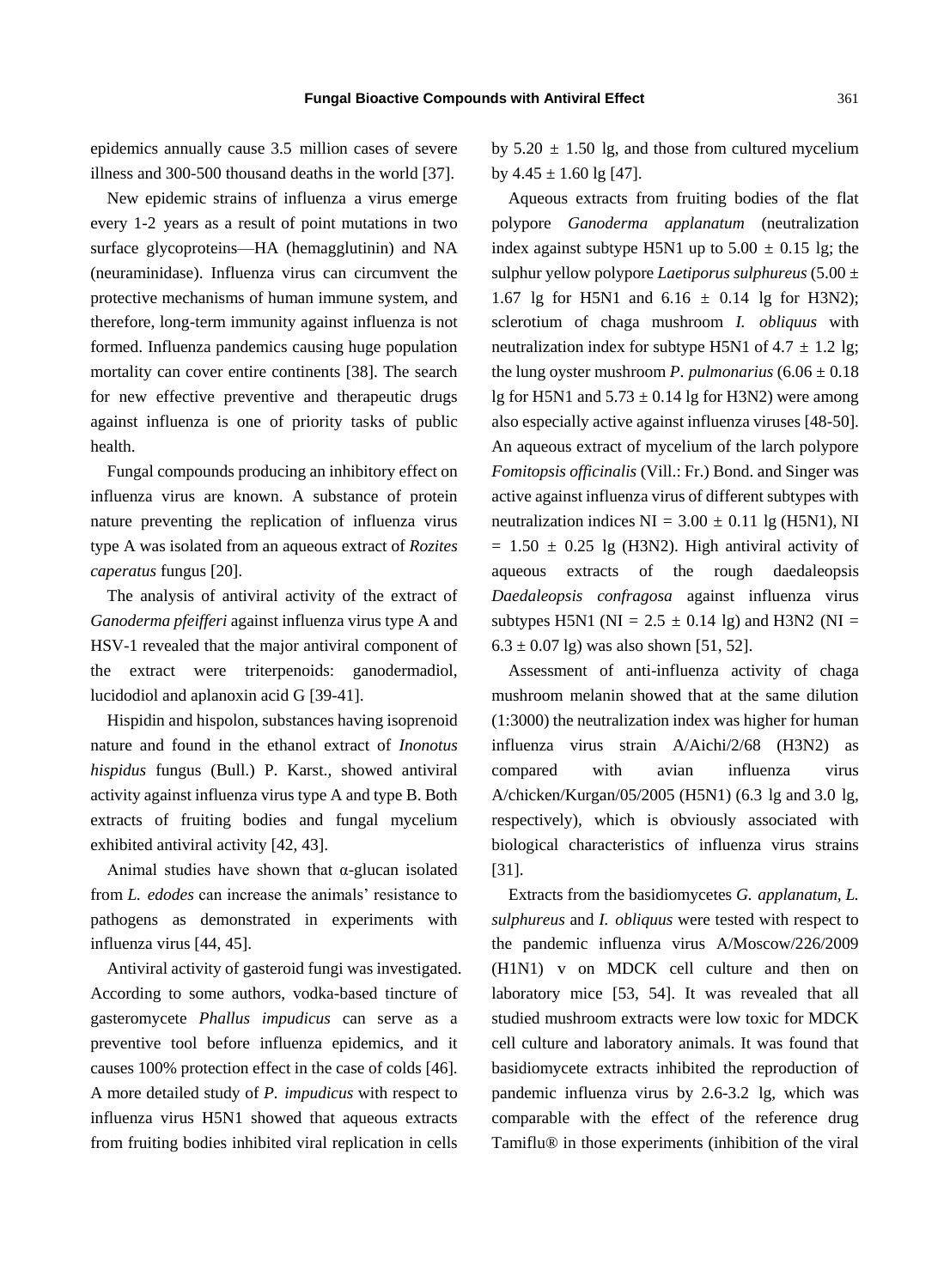replication was 2.9 lg). 4 days after infecting the mice with influenza virus, its concentration in the homogenates of lungs from animals treated with extracts of basidiomycetes *I. obliquus* and *L. sulphureus* was significantly below the control, by 1.83 and 2.00 lg, respectively (the daily dose of the extracts was 366.7 and 66.7 µg/g of the mouse bodyweight, respectively); for mice treated with Tamiflu® , the decrease in the virus amount was 2.16 lg when compared with the control.

#### *2.4 Human Immunodeficiency Virus*

The only tool to prevent the development of HIV infection and the disease progression is combination ARV (antiretroviral) therapy.

ARV therapy is aimed at suppressing the replication of human immunodeficiency virus i.e. it is etiotropic therapy of HIV infection. Using ARV drugs we can block HIV replication and reduce the virus concentration in the blood (to undetectable levels). This results in the restoration of CD4 lymphocyte subpopulation (full or partial), which prevents the development, facilitates the course or contributes to the disappearance of opportunistic infections improving the quality of life and increasing life expectancy of HIV-infected patients. In addition, prescribing ARV drugs to HIV-positive pregnant women can significantly reduce the likelihood of vertical transmission.

Despite the large number of currently developed anti-HIV drugs, there is a problem of antiviral therapy effectiveness. The main obstacles to the solution of this problem are the toxicity of drugs [55], high cost of drugs and the capability of HIV-1 to develop resistance to antiviral drugs [56, 57].

Therefore, the problem of development of effective and inexpensive antiviral agents producing no toxic effect on humans remains extremely urgent.

Some fungal compounds can exert inhibitory effects on human immunodeficiency virus. It has been shown that polysaccharides from PSK krestin and PSP from *Trametes versicolor* can inhibit HIV-1 *in vitro*. They show immunostimulatory effect, krestin supporting killer cells of the immune system, and the polysaccharide-protein complex inhibiting the attachment of HIV-1 gp120 to CD4 surface receptor and HIV reverse transcriptase activity [7, 58-61].

Velutin and flammulin proteins isolated from the winter mushroom *Flammulina velutipes* have cytotoxic activity and inactivate ribosomes. Velutin inhibits HIV-1 reverse transcriptase [62].

Protein fractions derived from biomass of the deep culture of the basidial fungus *D. confragosa* showed antiviral activity  $(IC_{50})$  against HIV-1 at the concentrations from 0.0025 to 0.004 mg/mL [23].

Some triterpenes of the fungus *Ganoderma lucidum*, for example, ganoderic acid B, are active against human immunodeficiency virus type 1 in MT-4 cell culture [63, 64].

An ubiquitin-like glycoprotein that inhibited the development of human immunodeficiency virus was isolated from the oyster mushroom *Pleurotus ostreatus* [62]. Positive results were obtained with *Grifola frondosa* fungus glucans in HIV-infected patients [65, 66].

Chaga preparations exhibited effectiveness against HIV-1 [67].

The extract from mycelial culture of the fungus *Fuscoporia obliqua* (Ach. ex Pers.) Aoshima (= *Inonotus obliquus* (Ach. ex Pers.) grown on liquid nutrient medium is known to be used as an active ingredient inhibiting human immunodeficiency virus [68].

The melanin-glucan complex derived from chaga fungus *I. obliquus* showed the highest activity of the five species of fungi *I. obliquus, L. edodes, G. applanatum, Phellinus igniarius, Fomes fomentarius* tested by scientists from Belarus and Ukraine with respect to HIV-1 in MT-4 culture cell. The minimum effective concentration of samples ranged from 0.4 to 10 µg/mL in different experiments [69].

Screening of extracts of different basidiomycete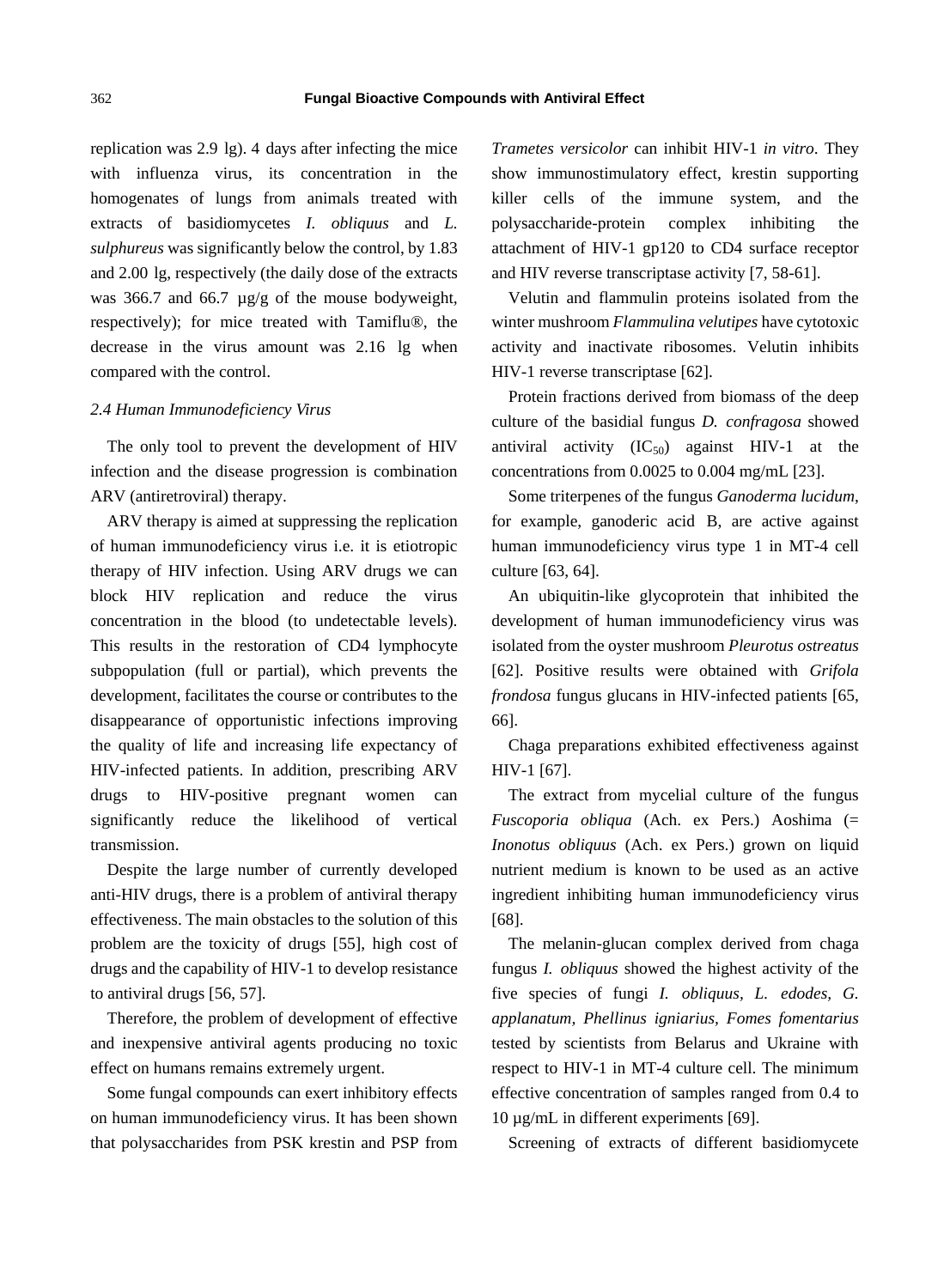species of Western Siberia also demonstrated that chaga extracts possessed the highest antiretroviral activity [70].

Complete inhibition of HIV-1 reproduction in MT-4 cells was demonstrated when adding extracts from natural chaga before and after the virus adsorption; the drug dilution was 1:32000, which made up 0.03 µg/mL of dry matter [71].

Fractions of aqueous and hydroalcoholic extracts of chaga exhibited antiviral properties against HIV-1 at the concentration of 5.0 μg/mL when applied to MT-4 culture simultaneously with the virus [72].

There are also sparse data on the evaluation of antiviral activity of melanin. It was found that water-soluble melanin synthesized from heteropolymers, which is produced as a commercial product (Sigma Chemical Co, USA) could inhibit human immunodeficiency virus replication in cell culture at the doses from 0.2 to 10 μg/mL [73].

Evaluation of antiviral effectiveness of melanins derived from chaga on human MT-4 cell culture infected with HIV-1 showed that chaga melanin is capable of 50 % inhibition of HIV-1 reproduction at the concentration of  $1.95 \pm 0.65$  mg/mL [31].

Melanins derived not only from natural chaga mushroom, but also from culture fluid and biomass of the strain *I. obliquus* F-1244 isolated into the culture show inhibitory effect against HIV-1. The conducted research offers opportunities to create antiretrovirals on the basis of melanin obtained by the biotechnological method [74].

Enhanced immunity is important for HIV-infected people. One of these immunity improving drugs derived from mushrooms is "Immune Assist 24/7" [75]. It consists of extracts and polysaccharides of several fungal species (*Agaricus blazei, Cordyceps sinensis* (Berk.) Sacc., *Grifola frondosa, Coriolus versicolor* (L.) Quél. (= *Trametes versicolor* (L.) Lloyd), *Ganoderma lucidum, Lentinula edodes*) and is inherently a biologically active food supplement. The impact of "Immune Assist 24/7", an immunomodulator

and antiviral agent of natural origin, on 8 HIV-infected patients was estimated in the regional hospital Sunyani (Ghana). The patients were given three 800 mg tablets of "Immune Assist 24/7" once a day (2.4 g/day); peripheral blood was collected at baseline, Day 30 and Day 60 for CD4+. The study has shown that "Immune Assist 24/7" can be used as the sole therapeutic agent without additional antiretroviral drugs. The number of CD4+ T-lymphocytes significantly increased in all the patients. According to the authors, these initial results are promising and indicate the potential value of further studies of this drug with respect to other immune parameters and viral load in HIV-infected patients.

#### *2.5 Orthopoxviruses*

The family Poxviridae comprises a large group of viruses, including ones pathogenic for human: variola virus, monkeypox virus, cowpox virus, ectromelia virus, etc.

The eradication of smallpox as a disease is a major victory of public health. Smallpox vaccination is one of the most ambitious projects in the history of medicine, but the negative side of the cessation of immunization is the lack of population immunity to variola virus. Due to the significant increase in the proportion of population susceptible to smallpox, variola virus is increasingly considered as a possible agent of bioterrorist attacks. To date there are no drugs to treat or prevent smallpox, therefore, the search for new antivirals against variola virus and other orthopoxviruses remains an urgent task. A few studies have been conducted in the world to study antiviral effects of basidiomycetes against orthopoxviruses. Several strains of larch polypore *Fomitopsis officinalis* were isolated into pure culture in the USA. The inhibitory effect of extracts from fungal biomass was evaluated on poxviruses in cell culture. It was found that one of the strains of *F. officinalis* I showed a high antiviral effect against cowpox virus while another strain of *F. officinalis* IV was effective against vaccinia virus. The author concludes that this fungus can possess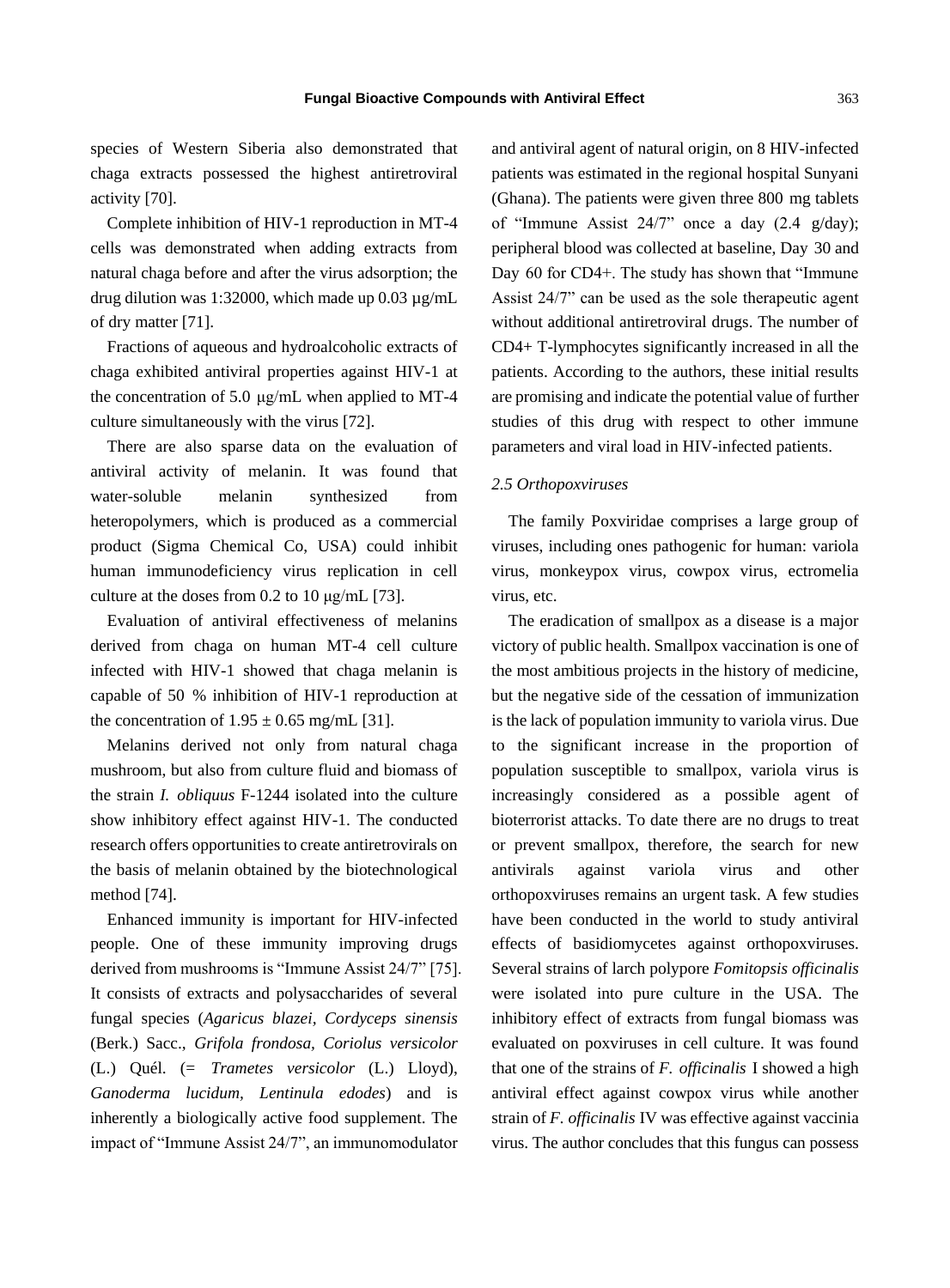antiviral activity against other orthopoxviruses [76].

According to the authors of the patent [77], compositions consisting of fungi of the genera *Fomitopsis, Piptoporus, Ganoderma* can be used for prevention and treatment purposes against various viruses including poxviruses.

In Russia, studies on variola virus strain India-3A as well as the vaccinia virus strain L-IVP stored in the Collection of SRC VB Vector have been conducted. Extracts of chaga exhibited the greatest activity against variola virus. The SI (selectivity index) of one of aqueous extracts was more than 9, and that of the other was 7.4. Their effectiveness increased when they were used according to the prevention scheme i.e. the extracts were applied to Vero cells a day before the virus inoculation. For example, the selectivity index of chaga aqueous extract increased from 7.4 to 29.8. The selectivity index of an aqueous extract from larch polypore *F. оfficinalis* was 4.

A sample of melanin (SI = 12.5) derived from *I. obliquus* showed activity against vaccinia virus. Extracts from chaga ( $SI = 2$ ) and larch polypore ( $SI = 2$ ) possessed certain antiviral potential [31, 78].

Further studies of chemical metabolites from fungi (*F. officinalis, I. obliquus*) that inhibit VARV replication can detect compounds with different mechanisms of action, which is relevant for the development of therapeutic drugs against smallpox. It can be supposed that samples from the studied fungal species, which showed antiviral effects against two viruses of the family Poxviridae with entirely different pathogenicities, variola virus and vaccinia virus, can be effective against other orthopoxviruses: monkeypox, ectromelia, cowpox and other viruses.

## *2.6 Poliovirus*

Poliovirus (*Poliovirus hominis*) is an infectious agent that causes polio in humans, belongs to the family Picornaviridae, enterovirus group, which also comprises Coxsackie and ECHO viruses. It exists as 3 independent types (I, II and III), type 1 being most common.

In 2007, antiviral activity of aqueous and ethanolic extracts as well as polysaccharides from the fruiting bodies of *Agaricus brasiliensis* against poliovirus type 1 was tested. The tested substances showed antiviral activity, it is assumed that the active ingredients act at the initial stage of poliovirus replication [79].

Four species showed activity in investigating antiviral effects of extracts from fresh fruiting bodies of 121 species of basidiomycetes against poliovirus: *Clitocybe nebularis* (Batsch) P. Kumm. (1.0-5.0 mg/mL), *Lepista inversa* (Scop.) Pat. (= *Lepista flaccida* (Sowerby) Pat.) (1.0-4.5 mg/mL), *Mycena pura* (Pers.) P. Kumm. (1.25-1.75 mg/mL), *Lactarius torminosus* (Schaeff.) Gray (0.5-2.5 mg/mL). These fungi proved to be active against vesicular stomatitis virus [24].

## *2.7 Hepatitis Viruses*

Hepatitis viruses belong to different taxons and differ in biochemical and molecular characteristics, but all these viruses cause hepatitis in humans. Chronic liver diseases, including viral hepatitis B and C are among the ten leading causes of human deaths. 170 million people worldwide suffer from hepatitis C and twice as many (350 million) suffer from hepatitis B. About 2 billion people worldwide are infected with hepatitis B virus. HBV (hepatitis B virus) belongs to Hepadnaviridae, a family of DNA viruses that cause liver diseases in humans and animals.

Basidiomycetes such as *Cordyceps sinensis*, *Grifola frondoza* and *Lentinus edodes* have long been used in Oriental medicine to treat liver diseases. However, the number of scientific studies of antiviral activity of basidiomycete metabolites against hepatitis virus is still very limited. The conducted research allows us to identify two possible directions in using basidiomycetes for hepatitis therapy. First, substances produced by various basidiomycetes have been used as adjuvants in vaccination. The problem is that a DNA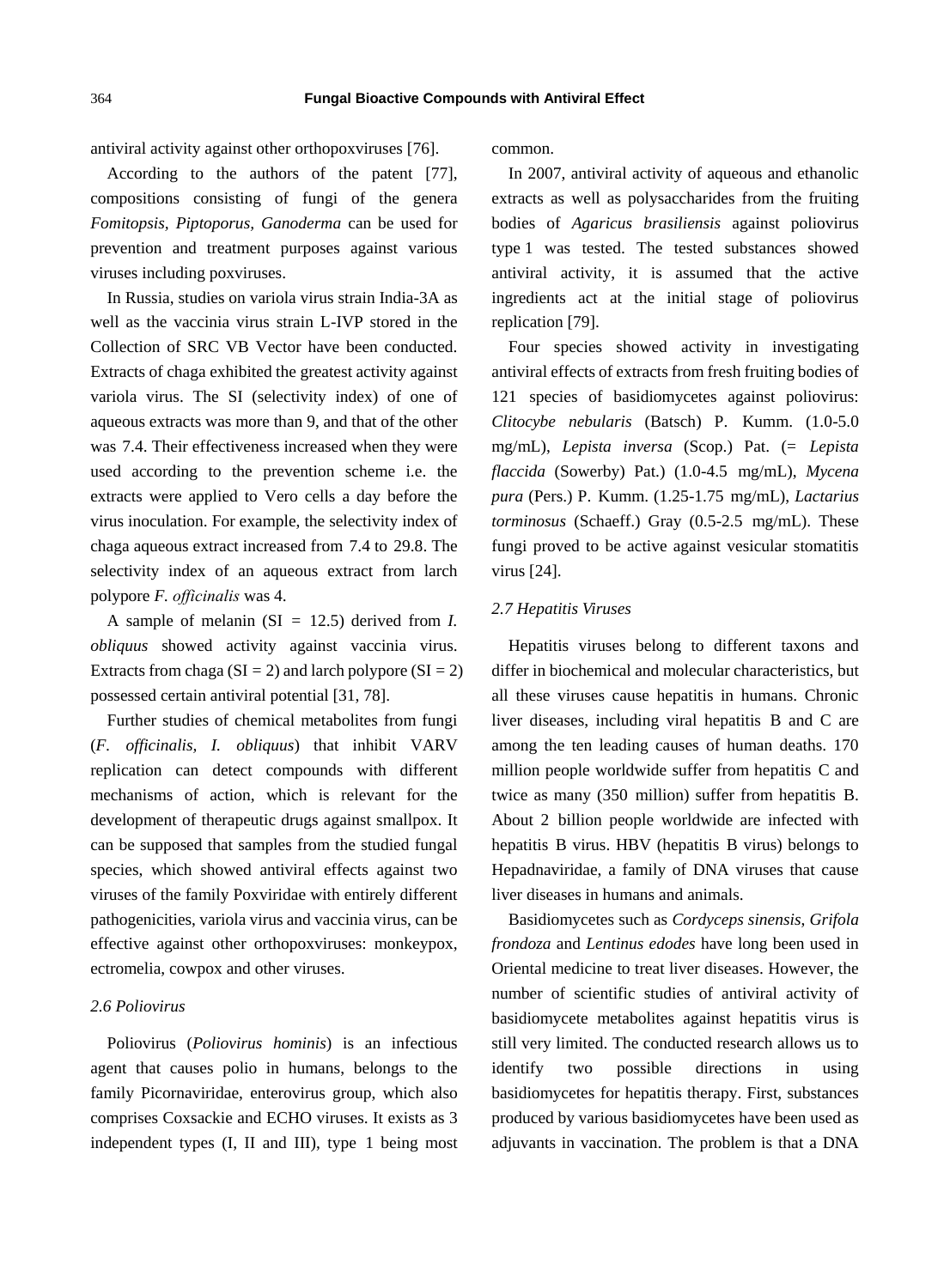vaccine can induce CD8 (+) T-cell response, but the level of response is very low in most mammals. In the framework of this direction, it was shown that co-administration of a DNA vaccine against hepatitis and a mushroom (*Agaricus* blazei Murill) extract enriched with polysaccharides (as an adjuvant) to mice significantly enhanced cellular and humoral immune responses [80].

It was also found that purified lectins of *P. ostreatus* as an adjuvant (1 mg/mL) also enhanced the immunogenicity of the DNA vaccine against hepatitis B [81]. A synthetic beta-glucan, oligosaccharide, an analogue of the basic subunit of lentinan produced by *L. edodes*, was investigated as an adjuvant. It was shown that beta-glucan enhanced CTL and Th1 responses induced by the DNA vaccine [82].

Fractions of an aqueous extract of *I. obliquus* were shown to possess virucidal properties with respect to hepatitis C virus, namely, the ability to reduce infectious properties by 100 times within 10 min. Antiviral properties of fungal extracts manifested themselves at both prophylactic use (24 h before infection) and therapeutic use (at the time of infecting pig embryo kidney cells) [83].

## *2.8 Other Viruses*

There are data on investigations of other viruses. Triterpenes (lutidinic acids, ganoderic acids, methyl ganoderate F. etc.) isolated from fruiting bodies of white rot fungus *G. lucidum* inhibited the induction of EBV-EA antigen of Epstein-Barr virus occurring under the effect of 12-O-tetradecanoyl phorbol-13acetate in Raji cell line [84].

Water-soluble preparations of *G. applanatum* exhibit antiviral activity against vesicular stomatitis virus VSV IND (Indiana serotype) [40].

## **3. Discussion**

The analysis of the published scientific data on the study of antiviral activities of extracts and some compounds derived from basidiomycetes against a number of viruses that are pathogenic for humans suggests that many species of basidiomycetes and different classes of biologically active compounds derived from them can effectively inhibit the development of viruses in cells and animals while possessing low toxicity. The main biologically active compounds derived from basidiomycetes exhibiting antiviral effects include polysaccharides, proteins, glycoproteins, melanins, terpenoids, nucleosides, etc. The presence of proteins, polysaccharides, triterpenes, carotenoids and flavonoids was revealed in aqueous and ethanol extracts of 20 fungal species growing in Southwestern Siberia [85].

Many polysaccharides recognized as antitumor compounds also exhibit antiviral effects [6, 7, 86]. The data on antitumor and antiviral activities of the same fungal species indicate a correlation between these properties [34]. In this context, the role of preparations derived from basidiomycetes can only increase because, in addition to prevention and treatment of viral infections, polysaccharides and other fungal compounds will contribute to prevention of cancers, which have a viral etiology up to 20% [87].

Published scientific data also indicate that biologically active compounds from the same fungal species can exhibit antiviral effects against different pathogens. Triterpenoids isolated from fruiting bodies, mycelia and spores of lacquered polypore *G. lucidum* exhibit antiviral activity against human immunodeficiency virus type 1, hepatitis B and Epstein-Barr viruses [61, 84, 88].

Ganodermadiol, lucidadiol and applanoxidic acid isolated from *Ganoderma pfeifferi* show activities against HIV-1, HSV-1 and influenza virus type A [39].

Aqueous extracts and polysaccharides from mushrooms belonging to the genera *Ganoderma* (*G. lucidum*), *Pleurotus* (*P. eryngii, P. djamor, P. ostreatus, P. pulmonarius*) and *Lentinus* (*L. edodes*) possess antiviral activities against RNA-containing WNV and DNA-containing HSV-2 [27].

This allows us to suggest that the type of viral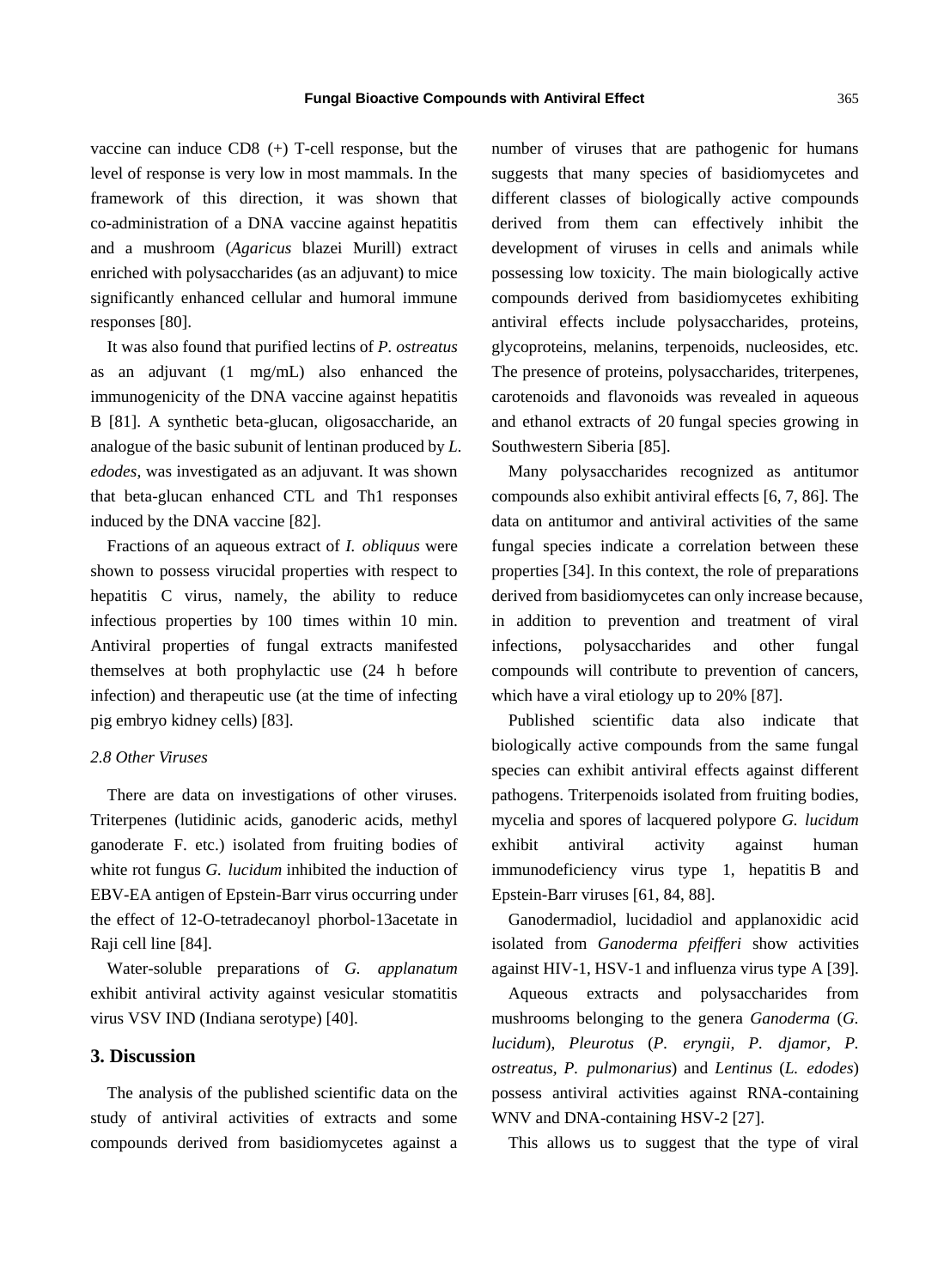nucleic acid does not play a fundamental role in the mechanism of antiviral actions of these drugs.

According to screening results, antiviral effect was found in 32 of the 59 fungal species isolated for the first time in culture from natural habitats in Western Siberia, and in 10 of these species the effect was observed with respect to 3 or more viruses [34, 89-93].

Aqueous extracts and melanin derived from natural chaga Inonotus obliquus exhibit activity against many viruses: human immunodeficiency type 1, herpes simplex virus type 2, West Nile, influenza, vaccinia and monkeypox viruses [31, 34]. This broad spectrum of antiviral activity is associated with complex composition of compounds. The main component of aqueous extracts from chaga is the chromogen-PPC (polyphenol carbon complex) similar to HA (humic acids) in physicochemical characteristics. PPC and HA are complexly organized natural objects with unknown structure. Polyphenol oxicarbon complexes contain a polymer synthesized by the fungus on the basis of lignin. It has irregular structure, and its structural units are esters of sinapyl and coniferyl aldehydes, vanillin, syringaldehyde, syringic, vanillic, n-oxybenzoic gallic and protocatechuic acids and their derivatives [94-97]. The polyphenol complex also includes free and bound phenols and carbohydrates, flavonoids, carbonic acids, etc. Coloring of polyphenols is due to melanins classified under allomelanins [98-100].

New data demonstrate the complexity of chaga composition. Terpenoids, sterols and new sesquiterpene have been detected in sclerotium and mycelium of the fungus [101].

The research results indicate that fungi represent promising objects for the development of biotechnological drugs because both mycelium and fruiting bodies contain all important biologically active compounds [102-107]. The use of deep cultivation to produce mycelium biomass allows for the standardization of conditions for formation of biologically active substances and the final product. An important condition for the development of new

effective biotechnology antivirals is the presence of active strains of basidiomycetes producing biologically active substances.

## **4. Conclusion**

Basidiomycetous fungi have long been known as sources of anticancer compounds such as polysaccharides. Studies conducted by scientists from different countries have shown that polysaccharides and other fungal compounds (proteins, glycoproteins, terpenoids, nucleosides, etc.) exhibit antiviral activity against many viruses pathogenic for humans: herpes, West Nile, influenza, human immunodeficiency, hepatitis viruses and orthopoxviruses. Biologically active compounds derived from the same fungal species can exhibit antiviral effects against different pathogens. Effective strains isolated in culture from wild mushrooms are objects for the development of drugs including ones possessing antiviral activity on the basis of mycelium biomass and extraction of the necessary BAS from it.

## **References**

- [1] Ikekawa, T., Nakanishi, M., Uehara, N., Chihara, G., and Fukuoka, F. 1968. "Anti-tumor Action of Some Basidiomycetes, Especially *Phellinus linteus*." *Jap. J. Cancer Res.* 59: 155-7.
- [2] Ikekawa, T., Uehara, N., Maeda, Y., Nakanishi, M., and Fukuoka, F. 1969. "Antitumor Activity of Aqueous Extracts of Edible Mushrooms." *Cancer Res.* 29: 734-5.
- [3] Stacey, M., and Barner, S. 1965. *Carbohydrates of Living Yissues.* Moscow. (in Russian)
- [4] Wasser, S. P. 2002. "Medicinal Mushrooms as a Source of Antitumor and Immunomodulating Polysaccharides." *Appl. Microbiol. Biotechnol.* 60: 258-74.
- [5] Wasser, S. P. 2014. "Medical Mushroom Science, Current Perspectives, Advances, Evidences, and Challenges." *Biomed. J.* 37: 345-56.
- [6] Tochikura, S. 1988. "Inhibition (*in Vitro*) of Replication and of the Cytopathic Effect of Human Immunodeficiency Virus by an Extract of the Culture Medium of *Lentinus edodes* Mycelia." *Med. Microbiol. Immunol.* 177 (5): 235-44.
- [7] Collins, R. A., and Ng, T. B. 1997. "Polysaccharopeptide from *Trametes versicolor* Has Potential for Use against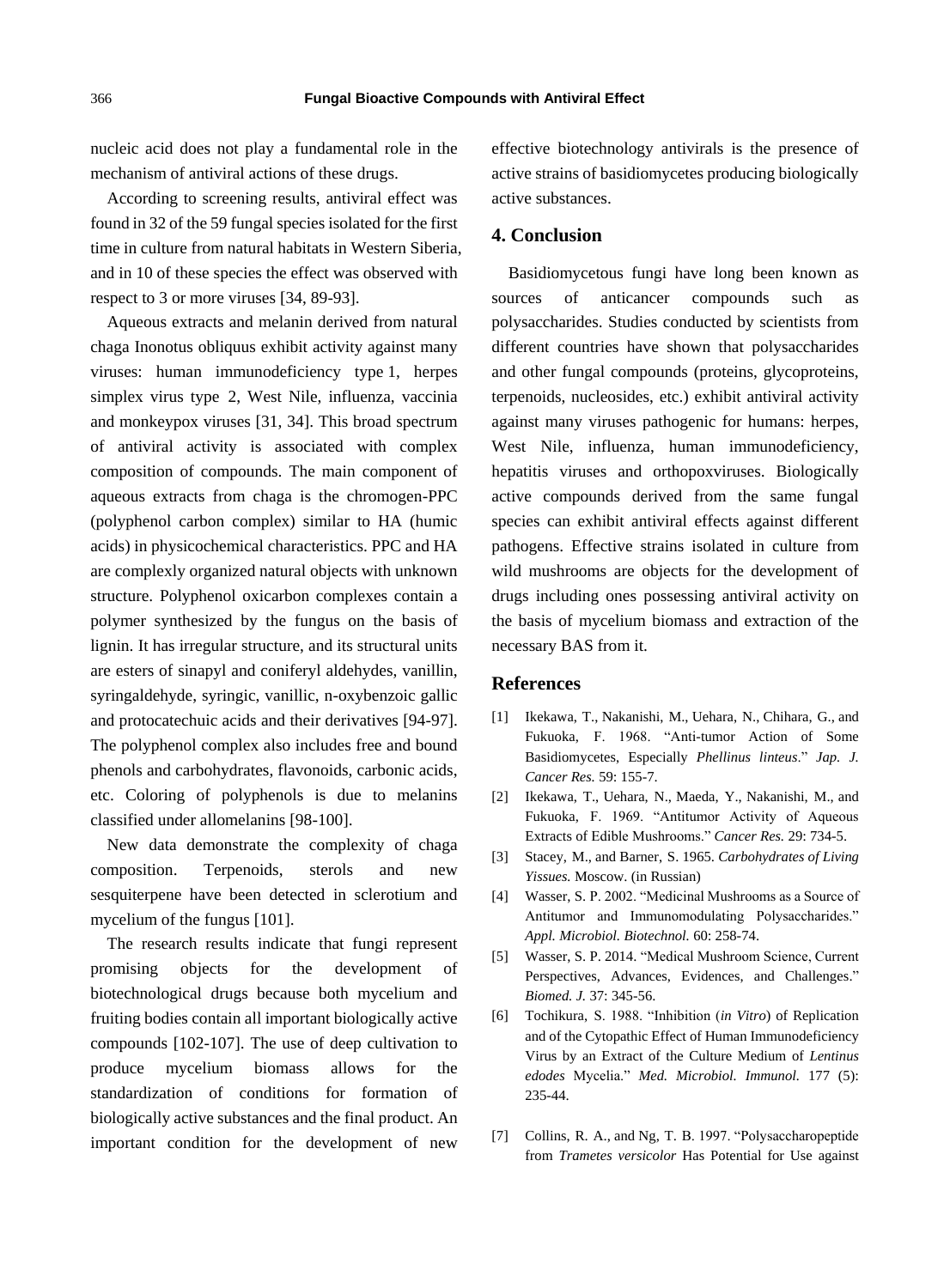Human Immunodeficiency Virus Type 1 Infection." *Life Science* 60 (25): 383-7.

- [8] Polishchuk, O. M., and Kovalenko, O. G. 2009. "Biological Activity of Glycolpolymers of Basidial Fungi." *Biopolymers and Cells* 25 (3): 181-93. (in Ukrainian)
- [9] Weiss, H. 2004. "Epidemiology of Herpes Simplex Virus Type 2 Infection in the Developing World." *Herpes* 11 (1): 24A-35A.
- [10] Malkin, J. E. 2004. "Epidemiology of Genital Herpes Simplex Virus Infection in Developed Countries." *Herpes* 11 (1): 2A-23A.
- [11] Johns, S., and Cunningham, A. 2004. "Vaccine Prophylaxis of Genital and Neonatal Herpes Caused by Herpes Simplex Virus." *Sexually Transmitted Infections* 1: 46-9. (in Russian)
- [12] Faulds, D., and Heel, R. C. 1990. "Ganciclovir. A Review of Its Antiviral Activity, Pharmacokinetic Properties and Therapeutic Efficacy in Cytomegalovirus Infections." *J. Drugs* 39: 59.
- [13] Kuzovkova, T. V., Gerasimova, N. M., and Kungurov, N. V. 2002. "The Experience of Using Panavir Drug to Treat Patients with Genital Herpesvirus Infection." *J. Bulletin of Postgraduate Medical Education* 3-4: 14-6. (in Russian)
- [14] Eo, S. K., Kim, Y. S., Lee, C. K., and Han, S. S. 1999. "Antiherpetic Activities of Various Protein Bound Polysaccharides Isolated from *Ganoderma lucidum*." *Journal of Ethnopharmacology* 68 (1-3): 175-81.
- [15] Kim, Y. S., Eo, S. K., Oh, K. W., Lee, C., and Han, S. S. 2000. "Antiherpetic Activities of Acidic Protein Bound Polysaccharide Isolated from *Ganoderma lucidum* Alone and in Combinations with Interferons." *Journal of Ethnopharmacology* 72 (3): 451-8.
- [16] Liu, J., Yang, F., Ye, L., Yang, X., Timani, K., Zheng, Y., and Wang, Y. 2004. "Possible Mode of Action of Antiherpetic Activities of a Proteoglycan Isolated from the Mycelia of *Ganoderma lucidum* in Vitro." *Journal of Ethnopharmacology* 95: 265-72.
- [17] Sarkar, S., Koga, J., Whitley, R. J., and Chatterjee, S. 1993. "Antiviral Effect of the Extract of Culture Medium of *Lentinus edodes* Mycelia on the Replication of Herpes Simplex Virus Type 1." *Antiviral Research* 20 (4): 293-303.
- [18] Cardozo, F. T., Camelini, C. M., Mascarello, A., Rossi, M. J., Nunes, R. J., Barardi, C. R., de Mendonça, M. M., and Simões, C. M. 2011. "Antiherpetic Activity of a Sulfated Polysaccharide from *Agaricus brasiliensis* Mycelia." *Antiviral Research* 92 (1): 108-14.
- [19] Saboulard, D., Gaspar, A., Roussel, B., and Villard, J. 1998. "New Antiherpetic Nucleoside from a Basidiomycete." *Comptes Rendus de l'Académie des Sciences-Series III-Sciences de la Vie.* 321 (7): 585-91.
- [20] Pirano F. F. 2005. "The Development of the Antiviral

Drug RC 28 from *Rozites caperata* (Pers.: Fr.) P. Karst. (Agaricomycetidae)." *International Journal of Medicinal Mushrooms* 7: 356.

- [21] Gong, M., Pirano, F., Yan, N., Zhang, J., Xia, M., Ma, J., Cheng, J., and Liu, X. 2009. "Purification, Partial Characterization and Molecular Cloning of the Novel Antiviral Protein RC28." *Peptides* 30 (4): 654-9.
- [22] Gu, C., Li, J., Chao, F., Jin, M., Wang, X., and Shen, Z. 2007. "Isolation, Identification and Function of a Novel Anti-HSV-1 Protein from *Grifola frondosa*." *Antiviral Research* 75: 250-7.
- [23] Gileva, I. P., Bardasheva, A. V., Gashnikova, N. M., Balakhnin, S. M., Kazachinskaya, E. I., Kosogova, T. A., and Teplyakova, T. V. 2014. "Antiviral Proteins from Basidial Fungus *Daedaleopsis confragosa*." *Advances in Medical Mycology* 12: 302-3. (in Russian)
- [24] Amoros, M., Boustie, J., Py, M.-L., Hervé, V., Robin, V., and Girre, L. 1997. "Antiviral Activity of Homobasidiomycetes: Evaluation of 121 Basidiomycetes Extracts on Four Viruses." *Int. J. Pharmacognosy* 35 (4): 255-60.
- [25] Kapich, A. N., Gvozdkova, T. S., Kvacheva, Z. B., Nikolaeva, S. N., Shishkina, L. N., Galkin, S., Hatakka, A., Konoplya, E. F., Vereshako, G. G., Hodosovskaya, A. M., and Rutkovskaya, J. A. 2004. "Antioxidant, Radioprotective and Antiviral Properties of Mycelial Extract of the Fungus *Laetiporus sulphureus*." *Advances in Medical Mycology* 3: 146. (in Russian)
- [26] Kvacheva, Z. B., Kapich, A. N., Votyakov, V. I., and Nikolaeva, S. N. 2005. "Antiviral Activity of Extracts from Mycelium of the Basidial Fungus *Laetiporus sulphureus*." *Advances in Medical Mycology* 5: 271-3. (in Russian)
- [27] Razumov, I. A., Kosogova, T. A., Kazachinskaya, E. I., Puchkova, L. I., Shcherbakova, N. S., Gorbunova, I. A., Mikhailovskaya, I. N., Loktev, V. B., and Teplyakova, T. V. 2010. "Antiviral Activity of Aqueous Extracts and Polysaccharide Fractions Derived from Mycelium and Fruiting Bodies of Higher Fungi." *Antibiotics and Chemotherapy* 55 (9-10): 14-8. (in Russian)
- [28] Chihara, G., Hamuro, J., Maeda, Y. Y., Arai, Y., and Fukuoka, F. 1970. "Fractionation and Purification of the Polysaccharides with Marked Antitumor Activity, Especially Lentinan, from *Lentinus edodes* (Berk.) Sing. (An Edible Mushroom)." *Cancer Research* 30 (11): 2776-81.
- [29] Bardasheva, A. V., Ilyicheva, T. N., Durymanov, A. G., and Teplyakova, T. V. 2015. "Antiviral Activity of Polysaccharides of the Tiered Tooth Fungus *Hericium cirrhatum* Pers. 1794 with Respect to Herpes Simplex Virus Type 2." *Advances in Medical Mycology* 14: 395-9. (in Russian)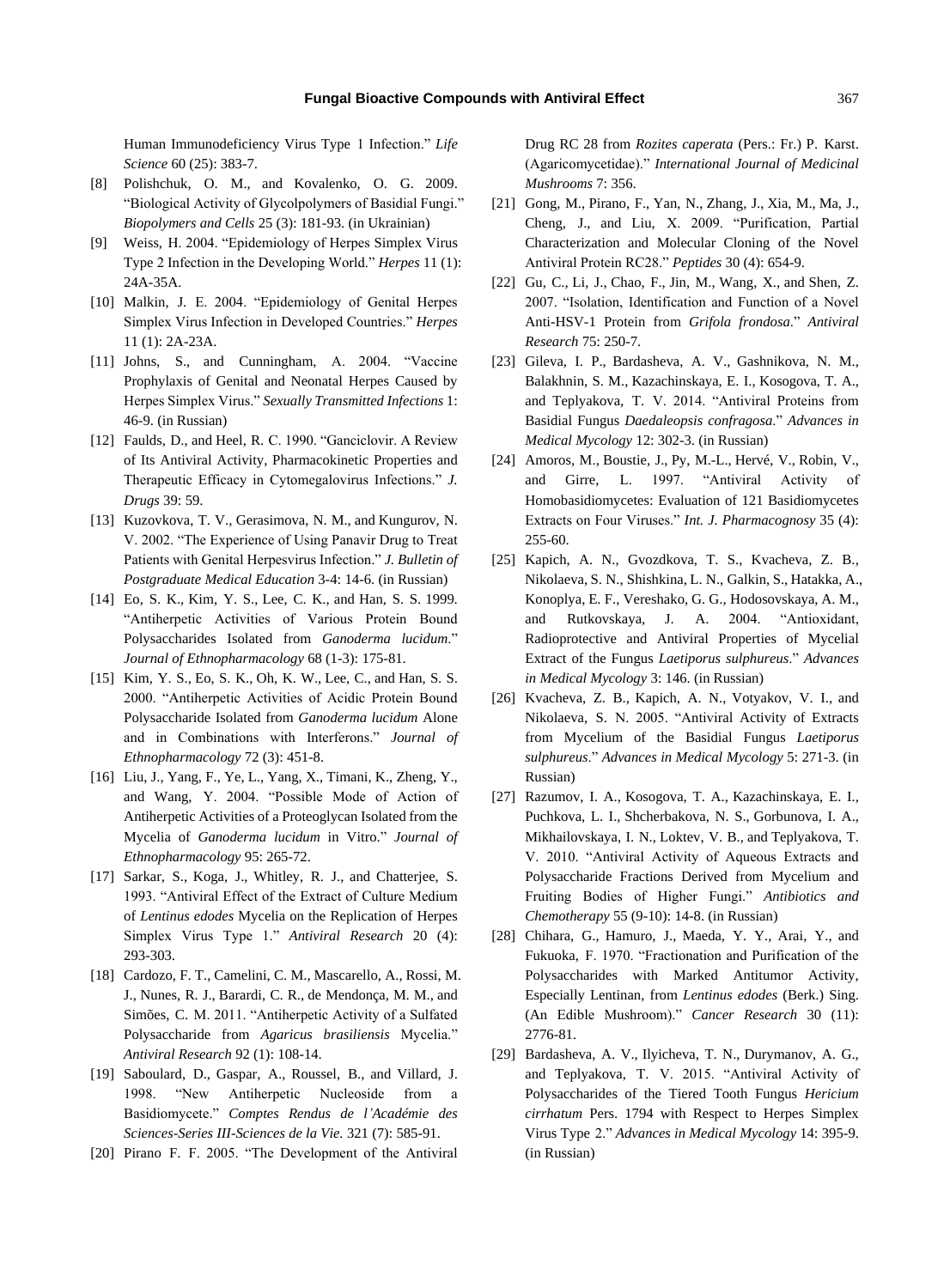#### 368 **Fungal Bioactive Compounds with Antiviral Effect**

- [30] Bardasheva, A. V., Kosogova, T. A., Ilyicheva, T. N., and Teplyakova, T. V. 2015. "Antiviral Activity of Aqueous Extracts and Total Polysaccharides from Basidiomycetes with Respect to Herpes Simplex Virus Type 2 and Influenza Virus Type A." *Advances in Medical Mycology* 14: 380-92. (in Russian)
- [31] Teplyakova, T. V., Puchkova, L. I., Kosogova, T. A., Bulychev, L. E., Shishkina, L. N., Mazurkova, N. A., Gashnikova, N. M., Balakhnin, S. M., Kabanov, A. S., Kazachinskaya, E. I., and Afonina, V. S. 2013. A Melanin-Based Antiviral Drug. RU Patent 2480227 С2, filed July 01, 2011, and issued April 27, 2013. (in Russian)
- [32] Anan'ko, G. G., Teplyakova, T. V., Bardasheva, A. V., and Ilyicheva, T. N. 2015. "Melanins from the Deep Culture of *Inonotus obliquus* and Their Antiviral Activity with Respect to Herpes Simplex Virus Type 2." *Advances in Medical Mycology* 14: 384-8. (in Russian)
- [33] Razumov, I. A., Kazachinskaya, E. I., Puchkova, L. I., Kosogova, T. A., Gorbunova, I. A., Loktev, V. B., and Teplyakova, T. V. 2013. "Antiviral Activity of Aqueous Extracts from Higher Fungi against Experimental Herpesvirus Infection in Albino Mice." *Antibiotics and Chemotherapy* 58 (9-10): 8-12. (in Russian)
- [34] Teplyakova, T. V., Kosogova, T. A. 2014. *Higher Fungi of Western Siberia as Promising Objects for Drug Production Biotechnology*. Novosibirsk. (in Russian)
- [35] Wang, S., Welte, T., and Fang, H. 2009. "Oral Administration of Active Hexose Correlated Compound Enhances Host Resistance to West Nile Encephalitis in Mice." *The Journal of Nutrition* 139 (3): 598-602.
- [36] Kosogova, T. A. 2013. "Basidiomycete Strains of Southwestern Siberia as Promising Producers of Biologically Active Preparations." Ph.D. thesis in Biology, State Research Center of Virology and Biotecnology Vector. (in Russian)
- [37] The WHO Public Health Research Agenda for Influenza. 2009. Accessed March 23, 2014. http://www.who.int/influenza/resources/research/2010\_1 1\_15\_global\_influenza\_research\_agenda\_version\_01\_ru. pdf.
- [38] Kamps, B. S., and Reyes-Teran, G. Influenza 2006. In: Kamps, B. S., Hoffman, C., Preiser, W., editors. Influenza Report 2006. Paris, Cagliari, Wuppertal, Sevilla: Flying publisher. 2006: 17-47. Accessed March 23, 2014 http://www.InfluenzaReport.com.
- [39] Mothana, R. A. A., Awadh, N. A. A., Jansen, R., Wegner, U., Mentel, R., and Lindequist, U. 2003. "Antiviral Lanostanoid Triterpenes from the Fungus *Ganoderma pfeifferi* Bres." *Fitoterapia* 74 (1-2): 177-80.
- [40] Zjawiony, J. K. 2004. "Biologically Active Compounds from Aphyllophorales (Polypore) Fungi." *J. Nat. Prod*. 67 (2): 300-10.
- [41] Niedermeyer, T. H. J., Lindequist, U., Mentel, R., Gordes, D., Schmidt, E., Thurow, K., and Lalk, M. 2005. "Antiviral Terpenoid Constituents of *Ganoderma pfeifferi.*" *J. Nat. Prod.* 68: 1728-31.
- [42] Ali, N. A. A., Jansen, R., Pilgrim, H., Liberra, K., and Lindequist, U. 1996. "Hispolon, a Yellow Pigment from *Inonotus hispidus*." *Phytochemistry* 41 (3): 927-9.
- [43] Ali, N. A. A., Mothana, R. A. A., Lesnau, A., Pilgrim, H., and Lindequist, U. 2003. "Antiviral Activity of *Inonotus hispidus.*" *Fitoterapia* 74: 483-5.
- [44] Ritz, B. W., Nogusa, S., Ackerman, E. A., and Gardner, E. M. 2006. "Supplementation with Active Hexose Correlated Compound Increases the Innate Immune Response of Young Mice to Primary Influenza Infection." *The Journal of Nutrition* 136 (11): 2868-73.
- [45] Nogusa, S., Gerbino, J., and Ritz, B. W. 2009. "Low-Dose Supplementation with Active Hexose Correlated Compound Improves the Immune Response to Acute Influenza Infection in C57BL/6 Mice." *Nutrition Research* 29 (2): 139-43.
- [46] Babayants, O. V., Bushulyan, M. A., and Zalogina, M. A. 2006. "*Phallus impudicus* L.: Pers.—the Prospects of Use in Medicine." *Advances in Medical Mycology* 7: 240-2. (in Russian)
- [47] Teplyakova, T. V., Kosogova, T. A., Mazurkova, N. A., Makarevich, E. V., and Stavskiy, E. A. 2012. The Inhibitor of Influenza a Virus Reproduction Based on an Extract of the Basidial Fungus *Phallus impudicus*. RU Patent 2475529 С2. filed March 14, 2011, and issued September 20, 2012. (in Russian)
- [48] Kabanov, A. S., Shishkina, L. N., Teplyakova, T. V., Puchkova, L. I., Kosogova, T. A., Mazurkova, N. A., Skarnovich, M. O., and Sergeev, A. N. 2009. "The Study of Antiviral Effectiveness of Extracts from Basidial Fungi with Respect to Avian Influenza Virus." *Immunopathology, Allergology, Infectology* 2: 185-6. (in Russian)
- [49] Kabanov, A. S., Shishkina, L. N., Teplyakova, T. V., Puchkova, L. I., Kosogova, T. A., Mazurkova, N. A., Skarnovich, M. O., and Sergeev, A. N. 2008. "The Study of Antiviral Effectiveness of Extracts from Basidial Fungi with Respect to Avian Influenza Virus." In: *Achievements of Modern Biotechnology*. Collected Scientific Works edited by I. G. Drozdov, 111-9. (in Russian)
- [50] Kabanov, A. S., Kosogova, T. A., Shishkina, L. N., Teplyakova, T. V., Skarnovich, M. O., Mazurkova, N. A., Puchkova, L. I., Malkova, E. M., Stavskiy, E. A., and Drozdov, I. G. 2011. "The Study of Antiviral Effectiveness of Extracts from Basidial Fungi in Experiments in Vitro and in Vivo with Respect to Influenza Virus Strains of Different Subtypes." *Journal of Microbiology, Epidemiology and Immunology* 1: 40-3. (in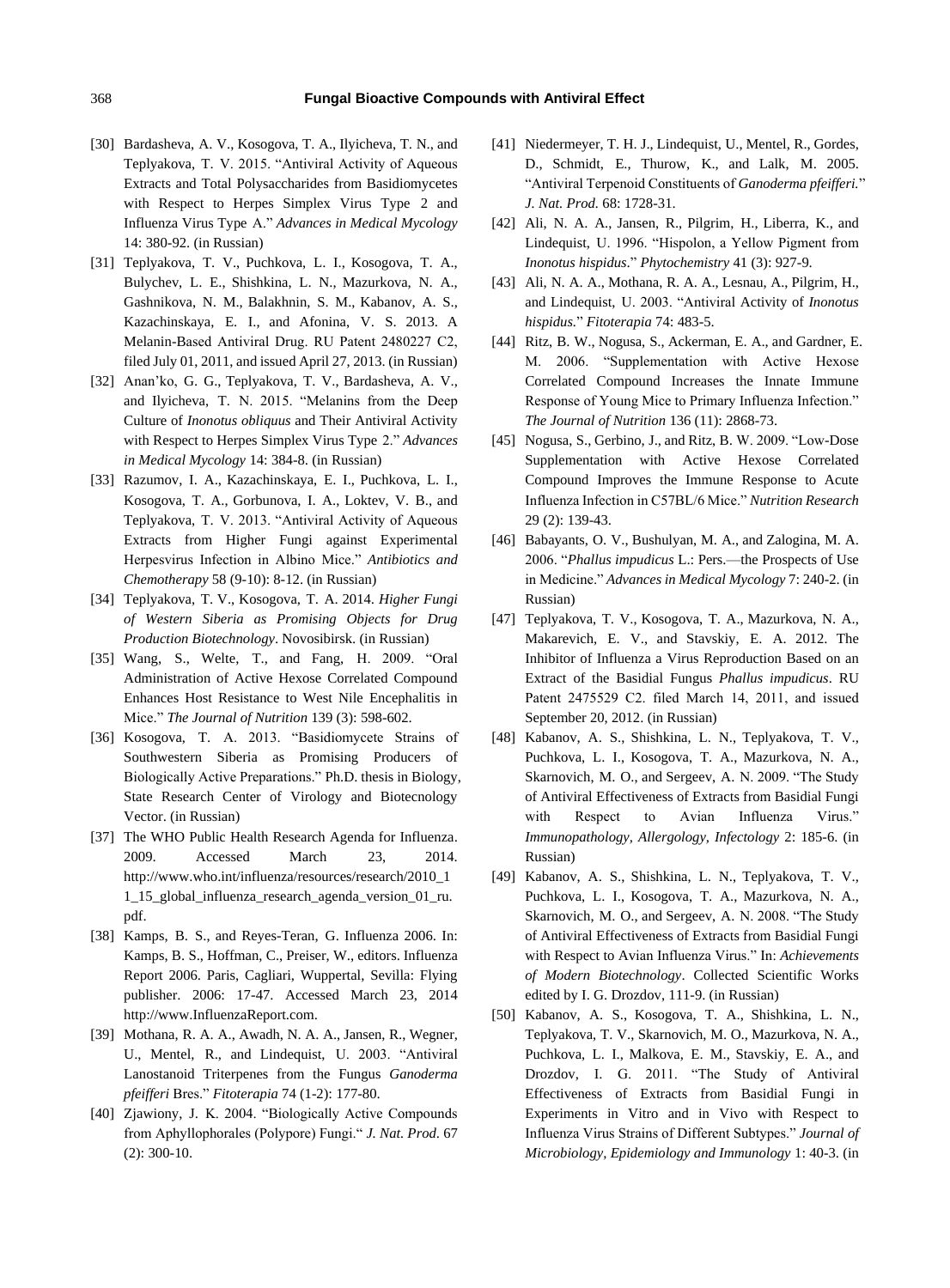Russian)

- [51] Teplyakova, T. V., Psurtseva, N. V., Kosogova, T. A., Mazurkova, N. A., and Vlasenko, V. A. 2010. "Antiviral Activity of Basidial Fungi of Gorny Altai." *In Proceedings of the 9th International Scientific and Practical Conference the Problems of Botany of South Siberia and Mongolia*, 25-27. (in Russian)
- [52] Teplyakova, T. V., Psurtseva, N. V., Kosogova, T. A., Mazurkova, N. A., Khanin, V. A., and Vlasenko, V. A. 2012. "Antiviral Activity of Polyporoid Mushrooms (Higher Basidiomycetes) from Altai Mountains (Russia)." *International Journals for Medicinal Mushrooms* 14 (1): 37-45.
- [53] Filippova, E. I., Kabanov, A. S., Skarnovich, M. O., Mazurkov, O. Yu., Teplyakova, T. V., Kosogova, T. A., Makarevich, E. V., Ibragimova, Zh. B., Troshkova, G. P., Shishkina, L. N., and Mazurkova, N. A. 2013. "Extracts from Basidial Fungi Inhibit Replication of Avian Influenza Virus A (H5N1) in Experiments *in Vitro* and *in Vivo*." *Modern Problems of Science and Education* 5. Accessed October 04, 2013. http://www.science-education.ru/111-10250. (in Russian)
- [54] Filippova, E. I., Mazurkova, N. A., Kabanov, A. S., Teplyakova, T. V., Ibragimova, Zh. B., Makarevich, E. V., Mazurkov, O. Yu., and Shishkina, L. N. 2013. "Antiviral Properties of Aqueous Extracts Isolated from Higher Basidiomycetes with Respect to Pandemic Influenza Virus (H1N1)2009." *Modern Problems of Science and Education* 2. (in Russian)
- [55] Inouye, M., and Inouye, S. 1991. "MsDNA and Bacterial Reverse Transcriptase." *Ann. Rev. Microbiol*. 54: 163-86.
- [56] Gashnikova, N. M., Bogachev, V. V., Baryshev, P. B., Meshcheryakova, Yu. V., Savochkina, E. B., and Chernousova, N. Ya. 2012. "The Spread of Mutations Responsible for Resistance to Antiretroviral Drugs among HIV-1 Variants Circulating in Novosibirsk Region." *Journal of Microbiology, Epidemiology and Immunology* 6: 56-60. (in Russian)
- [57] Baryshev, P. B., Bogachev, V. V., and Gashnikova, N. M. 2014. HIV-1 Genetic Diversity in Russia: CRF63\_02A1, a New HIV Type 1 Genetic Variant Spreading in Siberia." *AIDS Res Hum Retroviruses* 30: 592-7.
- [58] Tochikura, T. S., Nakashima, H., Hirose, K., and Yamamoto, N. 1987. "A Biological Response Modifier, PSK, Inhibits Human Immunodeficiency Virus Infection in Vitro." *Biochem. Biophys. Res. Comm*. 148: 726-33.
- [59] Lorenzen, K., and Anke, T. 1998. "Basidiomycetes as a Source for New Bioactive Natural Products." *Current Organic Chemistry* 2: 329-64.
- [60] Stamets, P. 2002. *MycoMedicinals. An Informational Treatise on Mushrooms*. Olympia, WA: MycoMedia Productions.
- [61] Mlinaric, A., Kac, J., and Pohleven, F. 2005. "Screening of Selected Wood-Damaging Fungi for the HIV-1 Reverse Transcriptase Inhibitors." *Acta. Pharmacology* 55: 69-79.
- [62] Wang, H. X. and Ng, T. B. 2001. "Isolation and Characterization of Velutin, a Novel Low-Molecular-Weight Ribosome-Inactivating Protein from Winter Mushroom (*Flammulina velutipes*) Fruiting Bodies." *Life Science* 68: 2151-8.
- [63] El-Mekkawy, S., Meselhy, M. R., Nakamura, N., Tezuka, Y., Hattori, M., Kakiuchi, N., Shimotohno, K., Kawahata, T., and Otake, T. 1998. "Anti-HIV-1 and Anti-HIV-Protease Substances from *Ganoderma lucidum*." *Phytochemistry* 49 (6): 1651-7.
- [64] Yang, M., Wang, X., Guan, S., Xia, J., Sun, J., Guo, H., and Guo, D. A. 2007. "Analysis of Triterpenoids in *Ganoderma lucidum* Using Liquid Chromatography Coupled with Electrospray Ionization Mass Spectrometry." *J. Am. Soc. Mass Spectrom*. 18: 927-39.
- [65] Wang, H. X., and Ng, T. B. 2000. "Isolation of a Novel Ubiquitin-Like Protein from *Pleurotus ostreatus* Mushroom with Anti-human Immunodeficiency Virus, Translation-Inhibitory and Ribonuclease Activities." *Biochem. Biopnys. Res. Commun*. 256: 587-93.
- [66] Nanba, H., Kodama, N., Schar, D., and Turner, D. 2000. "Effects of Maitake (*Grifola frondosa*) Glucan in HIV-infected Patients." *Mycoscience* 41: 293-5.
- [67] Ichimura, T., Watanabe, O., and Maruyama, S. 1998. "Inhibition of HIV-1 Protease by Water-Soluble Lignin-Like Substance from an Edible Mushroom, *Fuscoporia oblique*." *Bioscience, Biotechnology, Biochemistry* 62: 575-7.
- [68] Clifford, W., Tarek, S., and Ru-Rong, J. Methods for Inhibiting Pain. 2004. US Patent 2004/0105,859, filed December 15, 2003, and issued Jun 3, 2004.
- [69] Rytik, P. G., Gorovoy, L. F., Kucherov, I. I., Senyuk, O. F., and Mistryukova, L. O. 2007. "Antiretroviral Activity of Some Species of Higher Basidial Fungi." *The Russian Journal "AIDS, Cancer and Public Health*" 11 (1): 59-61. (in Russian)
- [70] Gashnikova, N. M., Teplyakova, T. V., Pronyaeva, T. R., Puchkova, L. I., Kosogova, T. A., and Sergeev, A. N. 2009. "The Results of the Studies to Reveal Anti-HIV Activity of Extracts from Higher Basidial Fungi." *Immunopathology, Allergology, Infectology* 2: 170-1. (in Russian)
- [71] Teplyakova, T. V., Gashnikova, N. M., Puchkova, L. I., Pronyaeva, T. R., and Kosogova, T. A. 2009. Inhibitor of Reproduction of Human Immunodeficiency Virus Type 1. RU Patent 2375073 C1, filed Jun 11, 2008, and issued December 10, 2009. (in Russian)
- [72] Shibnev, V. A., Garaev, T. M., Finogenova, M. P., Kalnina, L. B., and Nosik, D. N. 2015. "Antiviral Activity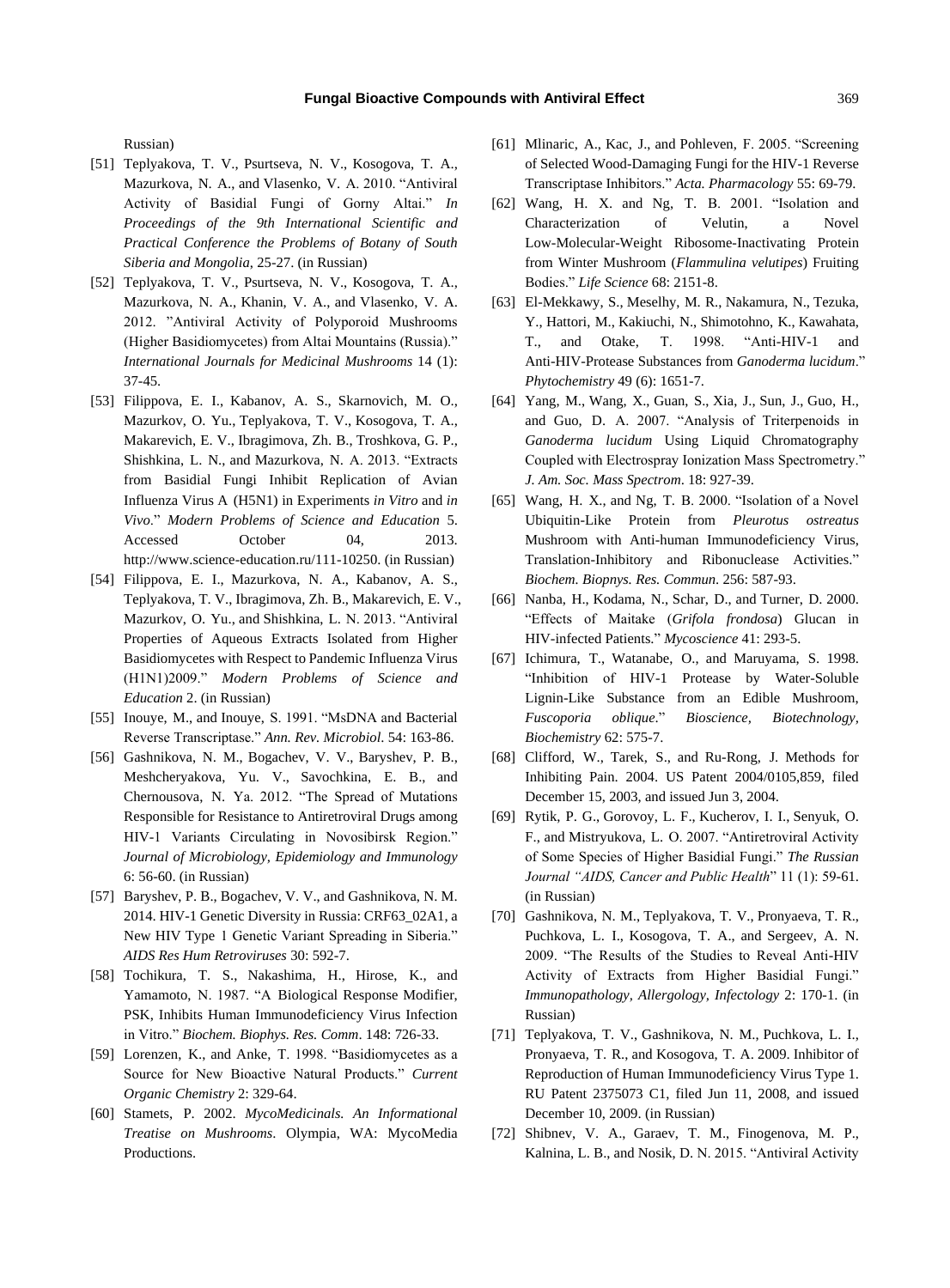of Aqueous Extracts of the Birch Fungus *Inonotus obliquus* Against Human Immunodeficiency Virus." *Problems of Virology* 60 (2): 35-8. (in Russian)

- [73] Montefiori, D. C. 1991. Method of Inhibiting Replication of HIV with Water-Soluble Melanins. US Patent 5,057,325, filed March 20, 1990, and issued October 15, 1991.
- [74] Gashnikova, N. M., Balakhnin, S. M., Teplyakova, T. V., Anan'ko, G. G., Kosogova, T. A., and Sukhikh, A. S. 2014. "Antiretroviral Activity of Melanins from Natural and Cultivated Chaga (*Inonotus obliquus*)." *Advances in Medical Mycology* 12: 299-301. (in Russian)
- [75] Adotey, G., Quarcoo, A., Holliday, J. C., Fofie, S., and Saaka, B. 2011. "Effect of Immunomodulating and Antiviral Agent of Medicinal Mushrooms (Immune Assist 24/7) on CD4+ T-lymphocyte cCounts of HIV-Infected Patients." *Int. J. Med. Mushrooms* 13 (2): 109-13.
- [76] Stamets, P. 2005. "Antipox Properties of *Fomitopsis officinalis* (Vill.: Fr.) Bond. and Singer (Agaricon) from the Pacific Northwest of North America." *Int. J. Med. Mushrooms* 7: 495-506.
- [77] Stamets, P. Antiviral Activity from Medicinal Mushrooms. US Patent 20060171958, filed March 22, 2006, and issued August 03, 2006.
- [78] Teplyakova, T. V., Bulychev, L. E., Kosogova, T. A., Ibragimova, Zh. B., Yurganova, I. A., Kabanov, A. S., Puchkova, L. I., Bormotov, N. I., and Bardasheva, A. V. 2012. "Antiviral Activity of Extracts from Basidial Fungi with Respect to Orthopoxviruses." *The Problems of Particularly Dangerous Infections* 3 (113): 99-101. (in Russian)
- [79] Faccin, L. C., Benati, F., Rincão, V. P, Mantovani, M. S., Soares, S. A., Gonzaga, M. L., Nozawa, C., and Carvalho Linhares, R. E. 2007. "Antiviral Activity of Aqueous and Ethanol Extracts and of an Isolated Polysaccharide from *Agaricus brasiliensis* against Poliovirus Type 1." *Letters in Applied Micribiology* 45: 24-8.
- [80] Chen, L., Shao, H. J., and Su, Y. B. 2004. "Communization of Agaricus Blazei Murill Extract with Hepatitis B Virus Core Protein through DNA Vaccine Enhances Cellular and Humoral Immune Responses." *International Immunopharmacology* 4: 403-9.
- [81] Gao, W., Sun, Y., Chen, S., Zhang, J., Kang, J., Wang, Y., Wang, H., Xia, G., Liu, Q., and Kang, Y. 2013. "Mushroom Lectin Enhanced Immunogenicity of HBV DNA Vaccine in C57BL/6 and HBsAg-transgenic Mice." *Vaccine* 31: 2273-80.
- [82] Wang, J., Dong, S., Liu, C., Wang, W., Sun, S., Gu, J., Wang, Y., Boraschi, D., and Qu, D. 2010. "β-Glucan Oligosaccharide Enhances CD8+ T Cells Immune Response Induced by a DNA Vaccine Encoding Hepatitis B Virus Core Antigen." *J. Biomed. Biotechnol*. Accessed

September 21, 2014, [http://dx.doi.org/10.1155/2010/645213.](http://dx.doi.org/10.1155/2010/645213)

- [83] Shibnev, V. A., Mishin, D. V., Garaev, T. M., Finogenova, N. P., Botikov, A. G., and Deryabin, P. G. 2011. "Antiviral Activity of Extracts of the Fungus *Inonotus obliquus* Against Hepatitis C Virus Infection in Cell Culture." *Bulletin of Experimental Biology and Medicine* 151 (5): 549-51. (in Russian).
- [84] Iwatsuki, K., Akihisa, T., Tokuda, H., Ukiya, M., Oshikubo, M., Kimura, Y., Asano, T., Nomura, A., and Nishino, H. 2003. "Lucidenic Acids P and Q, Methyl Luciderate P, and Other Triterpenoids from Fungus *Ganoderma lucidum* and Their Inhibitory Effects on Epstein-Barr Virus Activation." *J. Nat. Prod*. 66 (12): 1582-5.
- [85] Kostina, N. E., Ibragimova, Zh. B., Protsenko, M. A., Makarevich, E. V., Skarnovich, M. A., Filippova, E. I., Gorbunova, I. A., Vlasenko, V. A., Troshkova, G. P., Mazurkova, N. A., and Shishkina, L. N. 2013. "Isolation, Characterization and Antiviral Properties of Biologically Active Substances of Higher Fungi of Western Siberia." *Modern Problems of Science and Education* 3. Accessed March 23, 2014. htpp://www.science-education.ru/pdf/2013/3/288.pdf. (in Russian)
- [86] Wasser, S. P., and Weis, A. L. 1999. "Medicinal Properties of Substances Occurring in Higher Basidiomycetes Mushrooms: Current Perspectives (Review)." *Int. J. of Med. Mushrooms* 1: 31-62.
- [87] Gurtsevich, V. E. 2008. "Human Tumors of Viral Origin: Mechanisms of Development and Prevention." *The Russian Therapeutic Journal* 7 (1): 8. (in Russian)
- [88] Ko, H. H., Hung, C. F., Wang, J. P., and Lin, C. N. 2008. "Antiinflammatory Triterpenoids and Steroids from *Ganoderma lucidum* and *G. tsugae." Phytochemistry* 69: 234-9.
- [89] Psurtseva, N. V., Teplyakova, T. V., and Kosogova, T. A. 2012. "Antiviral Properties of Higher Basidial Fungi." *In Proceedings of the 3rd Congress of Russian Mycologists*, 416-7. Modern Mycology in Russia. Vol 3. (in Russian)
- [90] Vlasenko, V. A., Teplyakova, T. V., Mazurkova, N. A., Kosogova, T. A., Bardasheva, A.V., and Psurtseva, N. V. 2012. "The Study of Antiviral Activity of Medicinal Fungi of the Genus *Phellinus* s.l. in Western Siberia." *Bulletin of the Altai State Agrarian University* 4 (90): 29-31. (in Russian)
- [91] Makarevich, E. V., Ibragimova, Zh. B., Kosogova, T. A., Kurskaya, O. G., Mazurkov, O. Yu., Ilyicheva, T. N., Teplyakova, T. V., and Mazurkova, N. A. 2012. "Immunogenic and Protective Properties of Extracts from Higher Fungi from a Group of Orders Gasteromycetes